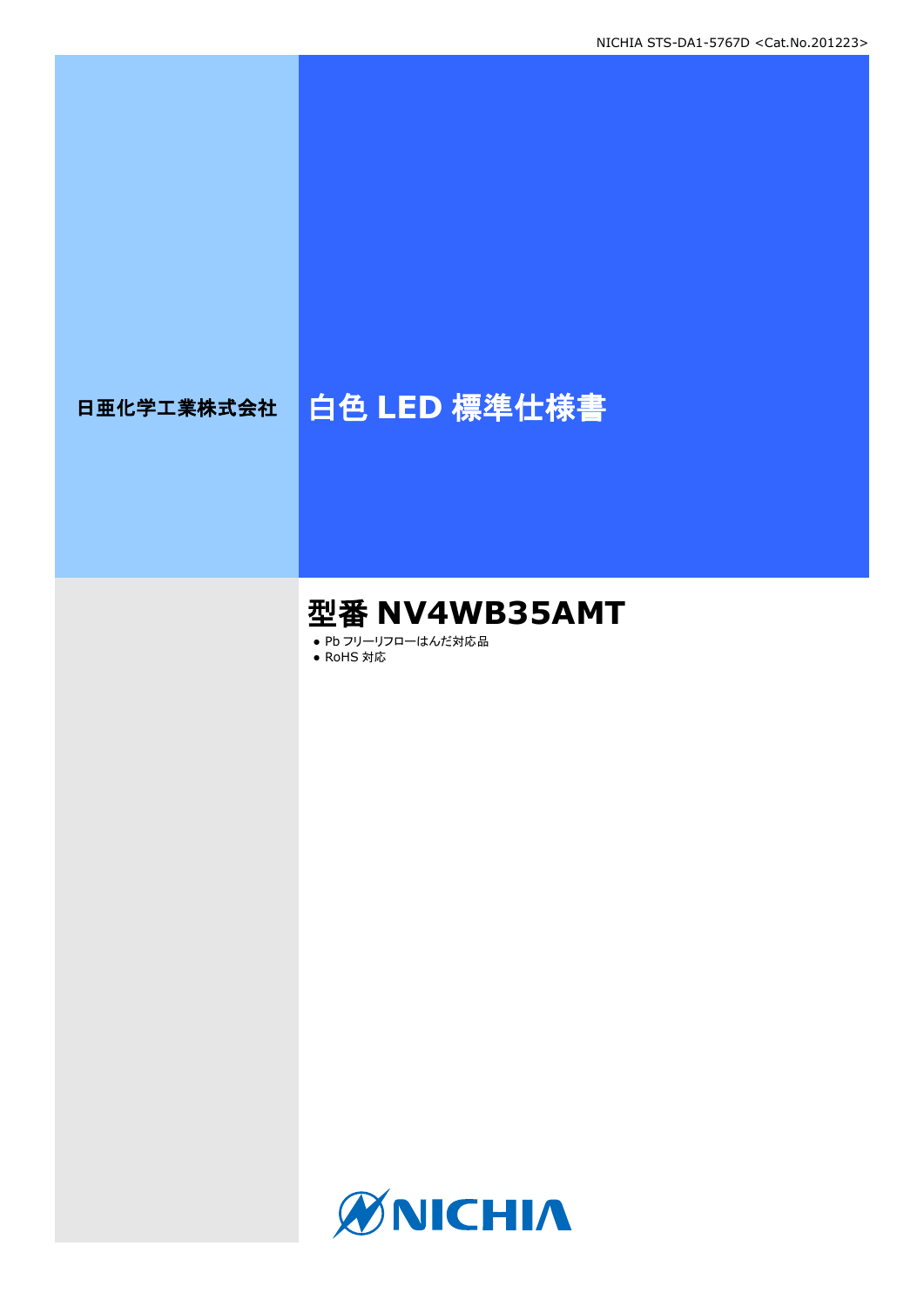## 規格

#### (1) 絶対最大定格

| 項目        | 記号                           | 最大定格           | 単位 |
|-----------|------------------------------|----------------|----|
| 順電流       | IF                           | 1800           | mA |
| パルス順電流    | ${\rm I}_{\rm FP}$           | 2400           | mA |
| 逆電圧       | $V_{R}$                      | 10             |    |
| 許容損失      | $P_D$                        | 11.3           | W  |
| 動作温度      | ${\mathsf T}_{\textsf{opr}}$ | $-40 \sim 100$ | °C |
| 保存温度      | ${\sf T}_{\sf stq}$          | $-40 \sim 100$ | °C |
| ジャンクション温度 |                              | 150            | ۰  |

\* T<sub>1</sub>=25°C での値です。

\* IFP条件は、パルス幅 10ms 以下、デューティー比は 10%以下です。

\* IF、IFPは、ディレーティング特性を参照してください。

#### (2) 特性

|             | 項目          | 記号                  | 条件             | 標準            | 最大                           | 単位                           |
|-------------|-------------|---------------------|----------------|---------------|------------------------------|------------------------------|
| 順電圧         |             | $V_F$               | $I_F = 1400mA$ | 5.93          |                              | V                            |
| 逆電流         |             | $I_{R}$             | $V_R = 10V$    | $\frac{1}{2}$ |                              | μA                           |
|             | 光束(色度座標 1)  | $\Phi$ <sub>v</sub> | $I_F = 1400mA$ | 1210          | $\overline{\phantom{a}}$     | Im                           |
| R70 ランク     | 光度(色度座標 1)  | $I_{v}$             | $I_F = 1400mA$ | 391           |                              | cd                           |
|             | 演色性(色度座標 1) | $R_a$               | $I_F = 1400mA$ | 73            | $\overline{\phantom{a}}$     | $\overline{\phantom{0}}$     |
|             | X           |                     | $I_F = 1400mA$ | 0.3818        | $\overline{\phantom{a}}$     |                              |
| 色度座標 1      | y           |                     | $I_F = 1400mA$ | 0.3797        | $\overline{\phantom{a}}$     |                              |
|             | 光束(色度座標 2)  | $\Phi$ <sub>v</sub> | $I_F = 1400mA$ | 1040          |                              | Im                           |
| R8000 ランク   | 光度(色度座標 2)  | $I_{\nu}$           | $I_F = 1400mA$ | 344           | $\overline{\phantom{a}}$     | cd                           |
|             | 演色性(色度座標 2) | $R_{a}$             | $I_F = 1400mA$ | 83            | $\overline{\phantom{a}}$     | $\overline{\phantom{a}}$     |
|             | 光束(色度座標 2)  | $\Phi$ <sub>v</sub> | $I_F = 1400mA$ | 760           |                              | Im                           |
| R9080 ランク   | 光度(色度座標2)   | $I_{\rm v}$         | $I_F = 1400mA$ | 270           | $\blacksquare$               | cd                           |
|             | 演色性(色度座標 2) |                     | $I_F = 1400mA$ | 93            | $\overline{\phantom{a}}$     | $\overline{\phantom{a}}$     |
| X           |             |                     | $I_F = 1400mA$ | 0.4338        | $\overline{\phantom{a}}$     |                              |
| 色度座標 2<br>У |             |                     | $I_F = 1400mA$ | 0.4030        |                              |                              |
|             | 光束(色度座標 3)  | $\Phi_v$            | $I_F = 1400mA$ | 1236          | $\blacksquare$               | Im                           |
| R70 ランク     | 光度(色度座標 3)  | $I_{\nu}$           | $I_F = 1400mA$ | 395           |                              | cd                           |
|             | 演色性(色度座標 3) | $R_{a}$             | $I_F = 1400mA$ | 73            | $\qquad \qquad \blacksquare$ | $\qquad \qquad \blacksquare$ |
|             | 光束(色度座標 3)  | $\Phi_{\rm v}$      | $I_F = 1400mA$ | 1150          |                              | lm                           |
| R8000 ランク   | 光度(色度座標 3)  | $I_{\nu}$           | $I_F = 1400mA$ | 379           | $\blacksquare$               | cd                           |
|             | 演色性(色度座標 3) | $R_a$               | $I_F = 1400mA$ | 83            |                              |                              |
|             | x           |                     | $I_F = 1400mA$ | 0.3447        |                              |                              |
| 色度座標 3      | y           | -                   | $I_F = 1400mA$ | 0.3553        |                              | $\overline{\phantom{0}}$     |
|             | 光束(色度座標4)   | $\Phi$ <sub>v</sub> | $I_F = 1400mA$ | 930           | $\overline{\phantom{a}}$     | lm                           |
| R9080 ランク   | 光度(色度座標4)   | $I_{\mathsf{v}}$    | $I_F = 1400mA$ | 311           |                              | cd                           |
|             | 演色性(色度座標4)  | $R_a$               | $I_F = 1400mA$ | 93            | $\sim$                       | $\overline{\phantom{0}}$     |
|             | x           |                     | $I_F = 1400mA$ | 0.3287        |                              |                              |
| 色度座標 4<br>y |             |                     | $I_F = 1400mA$ | 0.3417        |                              |                              |
| 熱抵抗         |             | R <sub>0JS</sub>    |                | $1.5\,$       | 2.8                          | °C/W                         |

\* TJ=25°C での値です。パルス駆動により測定しています。

\* 光学特性は、CIE 127:2007 に準拠した値です。

\* 色度座標は、CIE 1931 色度図に基づくものとします。

\* 熱抵抗 RθJSは、ダイスから TS測定ポイントまでの熱抵抗を表します。

\* 熱抵抗 RθJSは、JESD51-1 に準拠した Dynamic 法により測定しています。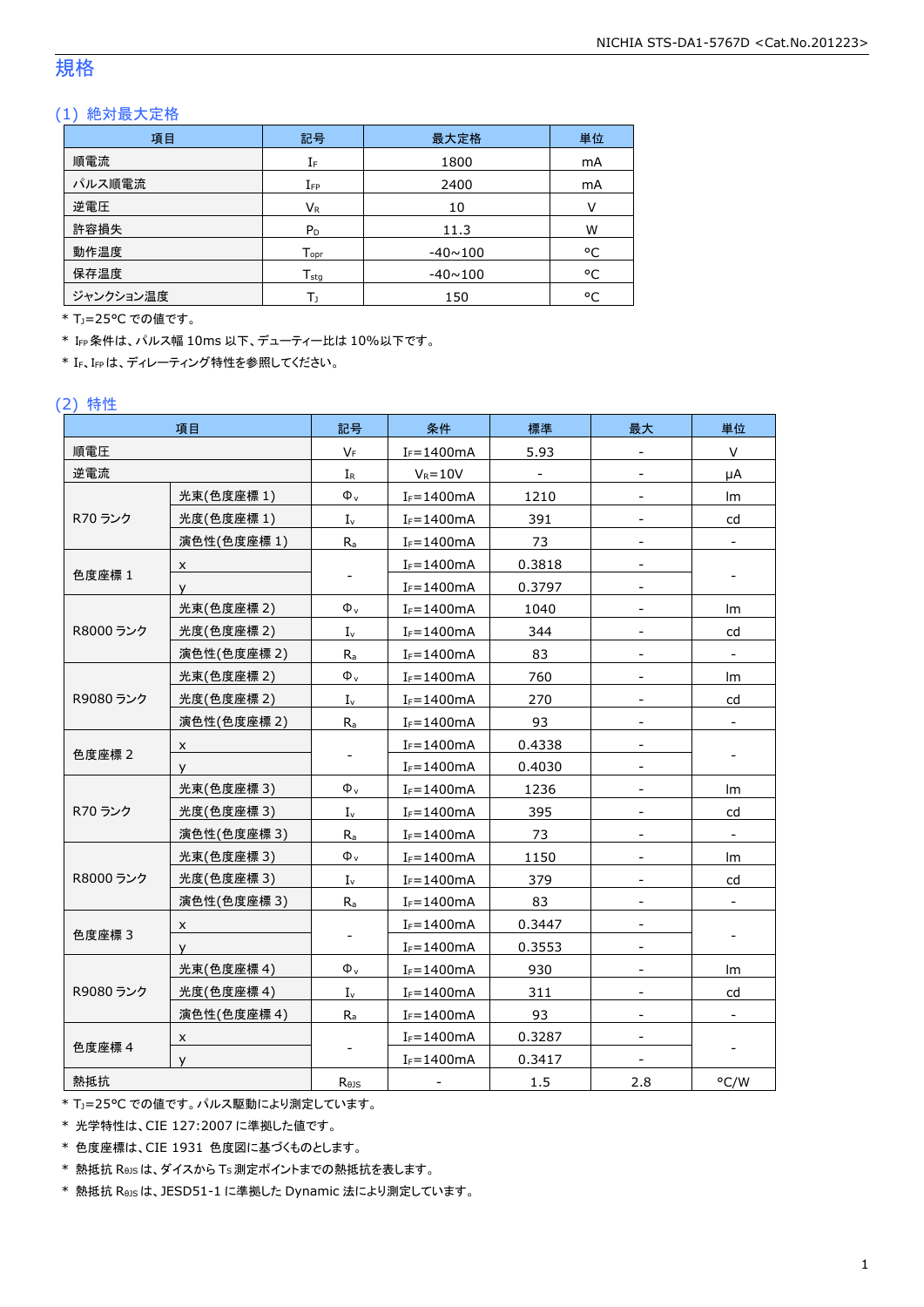# ランク分け

| 項目  | ランク               |                | 条件             | 最小   | 最大                           | 単位     |  |
|-----|-------------------|----------------|----------------|------|------------------------------|--------|--|
|     | L8                |                |                | 6.0  | 6.3                          |        |  |
| 順電圧 | K                 |                | $I_F = 1400mA$ | 5.6  | 6.0                          | $\vee$ |  |
| 逆電流 | $\qquad \qquad -$ |                | $V_R = 10V$    | -    | 5                            | μA     |  |
|     | E1300             |                |                | 1300 | 1400                         |        |  |
|     | E1200             |                |                | 1200 | 1300                         |        |  |
|     | E1100             |                |                | 1100 | 1200                         |        |  |
|     | E1000             |                | $I_F = 1400mA$ | 1000 | 1100                         | Im     |  |
| 光束  | E900              |                |                | 900  | 1000                         |        |  |
|     | E800              |                |                | 800  | 900                          |        |  |
|     | E700              |                |                | 700  | 800                          |        |  |
|     | E600              |                |                | 600  | 700                          |        |  |
|     | R70               | $R_{a}$        |                | 70   | $\qquad \qquad \blacksquare$ |        |  |
| 演色性 |                   | $R_{a}$        |                | 80   | -                            |        |  |
|     | R8000             | R <sub>9</sub> | $I_F = 1400mA$ | > 0  | -                            |        |  |
|     |                   | $R_{a}$        |                | 90   | ۰                            |        |  |
|     | R9080             | R <sub>9</sub> |                | 80   |                              |        |  |

#### 色度範囲(I<sub>F</sub>=1400mA)

#### 色度座標は中央値より MacAdam 楕円 3 ステップ範囲内となります。

|            |                            | ランク      | ランク      | ランク      | ランク      | ランク      | ランク      |
|------------|----------------------------|----------|----------|----------|----------|----------|----------|
|            |                            | sm273    | sm303    | sm353    | sm403    | sm453    | sm503    |
| 色温度値(単位:K) | $\mathsf{T}_{\mathsf{CP}}$ | 2700     | 3000     | 3500     | 4000     | 4500     | 5000     |
|            | x                          | 0.4578   | 0.4338   | 0.4073   | 0.3818   | 0.3611   | 0.3447   |
| 色度座標中央値    |                            | 0.4101   | 0.4030   | 0.3917   | 0.3797   | 0.3658   | 0.3553   |
| 短辺         | a                          | 0.004056 | 0.004107 | 0.004098 | 0.004071 | 0.003852 | 0.003555 |
| 長辺         | b                          | 0.007872 | 0.008391 | 0.008796 | 0.009282 | 0.009009 | 0.008418 |
| 回転角度       | Φ                          | $-36.05$ | $-36.00$ | $-35.47$ | $-35.95$ | -34.33   | $-31.78$ |

|            |     | ランク      | ランク      |
|------------|-----|----------|----------|
|            |     | sm573    | sm653    |
| 色温度値(単位:K) | Тcp | 5700     | 6500     |
|            | x   | 0.3287   | 0.3123   |
| 色度座標中央値    |     | 0.3417   | 0.3282   |
| 短辺         | a   | 0.003087 | 0.002709 |
| 長辺         | b   | 0.007809 | 0.006561 |
| 回転角度       | Ф   | $-31.56$ | $-32.35$ |

#### 色度座標は中央値より MacAdam 楕円 5 ステップ範囲内となります。

|            |                 | ランク      | ランク      | ランク     | ランク     | ランク     | ランク     |  |  |  |
|------------|-----------------|----------|----------|---------|---------|---------|---------|--|--|--|
|            |                 | sm2750a  | sm2750b  | sm2750c | sm2750d | sm2750e | sm2750f |  |  |  |
| 色温度値(単位:K) | $T_{\text{CP}}$ | 2700     |          |         |         |         |         |  |  |  |
| 色度座標中央値    | x               | 0.4578   |          |         |         |         |         |  |  |  |
|            | v               | 0.4101   |          |         |         |         |         |  |  |  |
| 短辺         | a               |          | 0.006760 |         |         |         |         |  |  |  |
| 長辺         | b               | 0.013120 |          |         |         |         |         |  |  |  |
| 回転角度       | Φ               | $-36.05$ |          |         |         |         |         |  |  |  |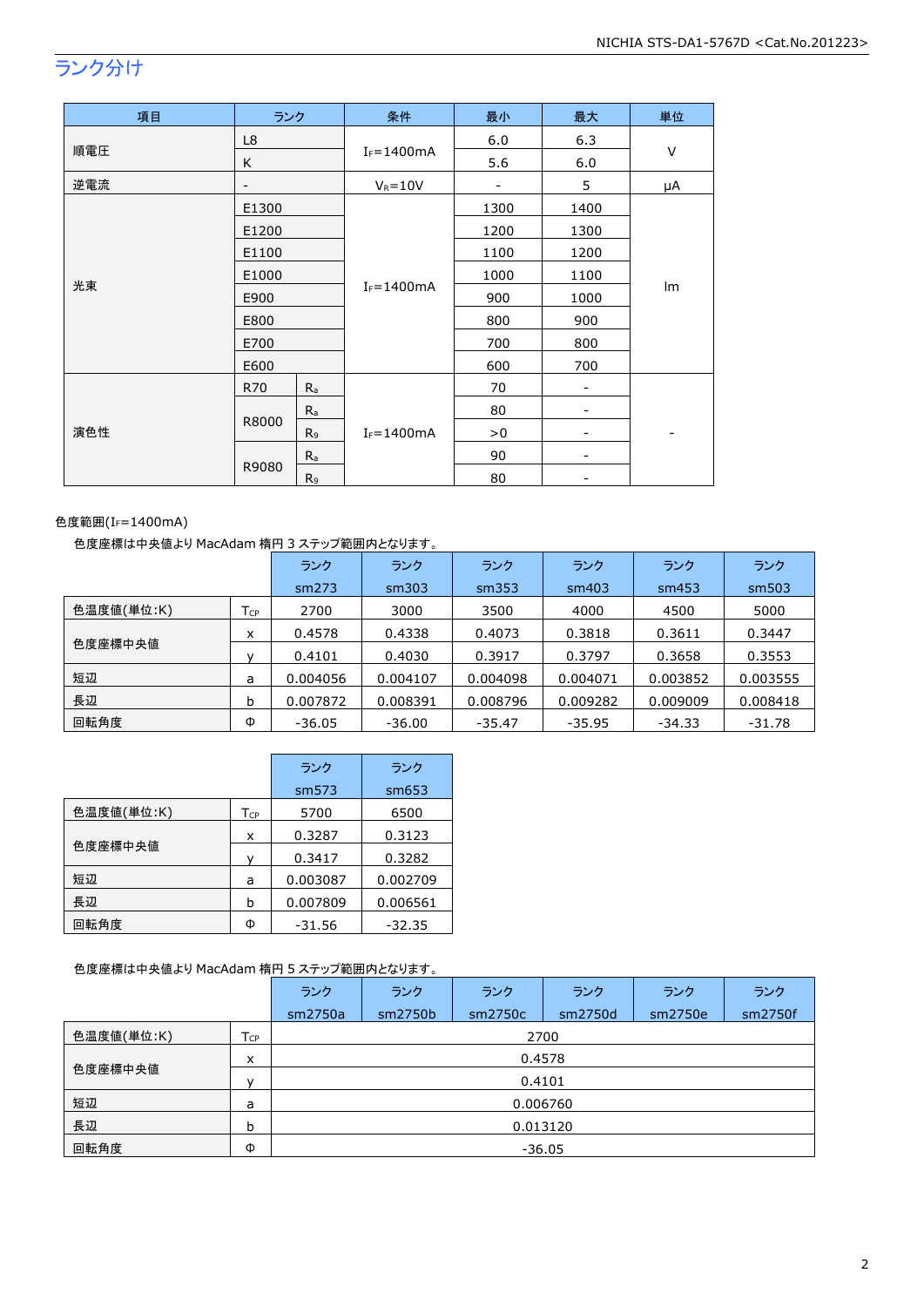|            |                   | ランク      | ランク     | ランク      | ランク     | ランク     | ランク     |  |  |
|------------|-------------------|----------|---------|----------|---------|---------|---------|--|--|
|            |                   | sm3050a  | sm3050b | sm3050c  | sm3050d | sm3050e | sm3050f |  |  |
| 色温度値(単位:K) | $T_{\mathsf{CP}}$ | 3000     |         |          |         |         |         |  |  |
| 色度座標中央値    | x                 | 0.4338   |         |          |         |         |         |  |  |
|            | $\mathsf{v}$      | 0.4030   |         |          |         |         |         |  |  |
| 短辺         | a                 |          |         | 0.006845 |         |         |         |  |  |
| 長辺         | b                 | 0.013985 |         |          |         |         |         |  |  |
| 回転角度       | Φ                 | $-36.00$ |         |          |         |         |         |  |  |

|            |                 | ランク      | ランク     | ランク     | ランク      | ランク     | ランク     |  |  |  |
|------------|-----------------|----------|---------|---------|----------|---------|---------|--|--|--|
|            |                 | sm3550a  | sm3550b | sm3550c | sm3550d  | sm3550e | sm3550f |  |  |  |
| 色温度値(単位:K) | T <sub>CP</sub> | 3500     |         |         |          |         |         |  |  |  |
|            |                 | 0.4073   |         |         |          |         |         |  |  |  |
| 色度座標中央値    |                 | 0.3917   |         |         |          |         |         |  |  |  |
| 短辺         | a               |          |         |         | 0.006830 |         |         |  |  |  |
| 長辺         | b               | 0.014660 |         |         |          |         |         |  |  |  |
| 回転角度       | Φ               | $-35.47$ |         |         |          |         |         |  |  |  |

|            |                 | ランク      | ランク      | ランク     | ランク     | ランク     | ランク     |  |  |  |
|------------|-----------------|----------|----------|---------|---------|---------|---------|--|--|--|
|            |                 | sm4050a  | sm4050b  | sm4050c | sm4050d | sm4050e | sm4050f |  |  |  |
| 色温度値(単位:K) | T <sub>CP</sub> |          | 4000     |         |         |         |         |  |  |  |
| 色度座標中央値    | x               | 0.3818   |          |         |         |         |         |  |  |  |
|            | v               | 0.3797   |          |         |         |         |         |  |  |  |
| 短辺         | a               |          | 0.006785 |         |         |         |         |  |  |  |
| 長辺         | b               | 0.015470 |          |         |         |         |         |  |  |  |
| 回転角度       | Φ               | $-35.95$ |          |         |         |         |         |  |  |  |

|            |                 | ランク      | ランク      | ランク     | ランク     | ランク     | ランク     |  |  |  |
|------------|-----------------|----------|----------|---------|---------|---------|---------|--|--|--|
|            |                 | sm4550a  | sm4550b  | sm4550c | sm4550d | sm4550e | sm4550f |  |  |  |
| 色温度値(単位:K) | T <sub>CP</sub> |          | 4500     |         |         |         |         |  |  |  |
| 色度座標中央値    | $\times$        |          | 0.3611   |         |         |         |         |  |  |  |
|            | $\mathbf{v}$    | 0.3658   |          |         |         |         |         |  |  |  |
| 短辺         | a               |          | 0.006420 |         |         |         |         |  |  |  |
| 長辺         | b               | 0.015015 |          |         |         |         |         |  |  |  |
| 回転角度       | Φ               | $-34.33$ |          |         |         |         |         |  |  |  |

|            |                 | ランク      | ランク      | ランク     | ランク     | ランク     | ランク     |  |  |
|------------|-----------------|----------|----------|---------|---------|---------|---------|--|--|
|            |                 | sm5050a  | sm5050b  | sm5050c | sm5050d | sm5050e | sm5050f |  |  |
| 色温度値(単位:K) | T <sub>CP</sub> | 5000     |          |         |         |         |         |  |  |
| 色度座標中央値    | X               | 0.3447   |          |         |         |         |         |  |  |
|            | $\mathbf{v}$    | 0.3553   |          |         |         |         |         |  |  |
| 短辺         | a               |          | 0.005925 |         |         |         |         |  |  |
| 長辺         | b               | 0.014030 |          |         |         |         |         |  |  |
| 回転角度       | Φ               | -31.78   |          |         |         |         |         |  |  |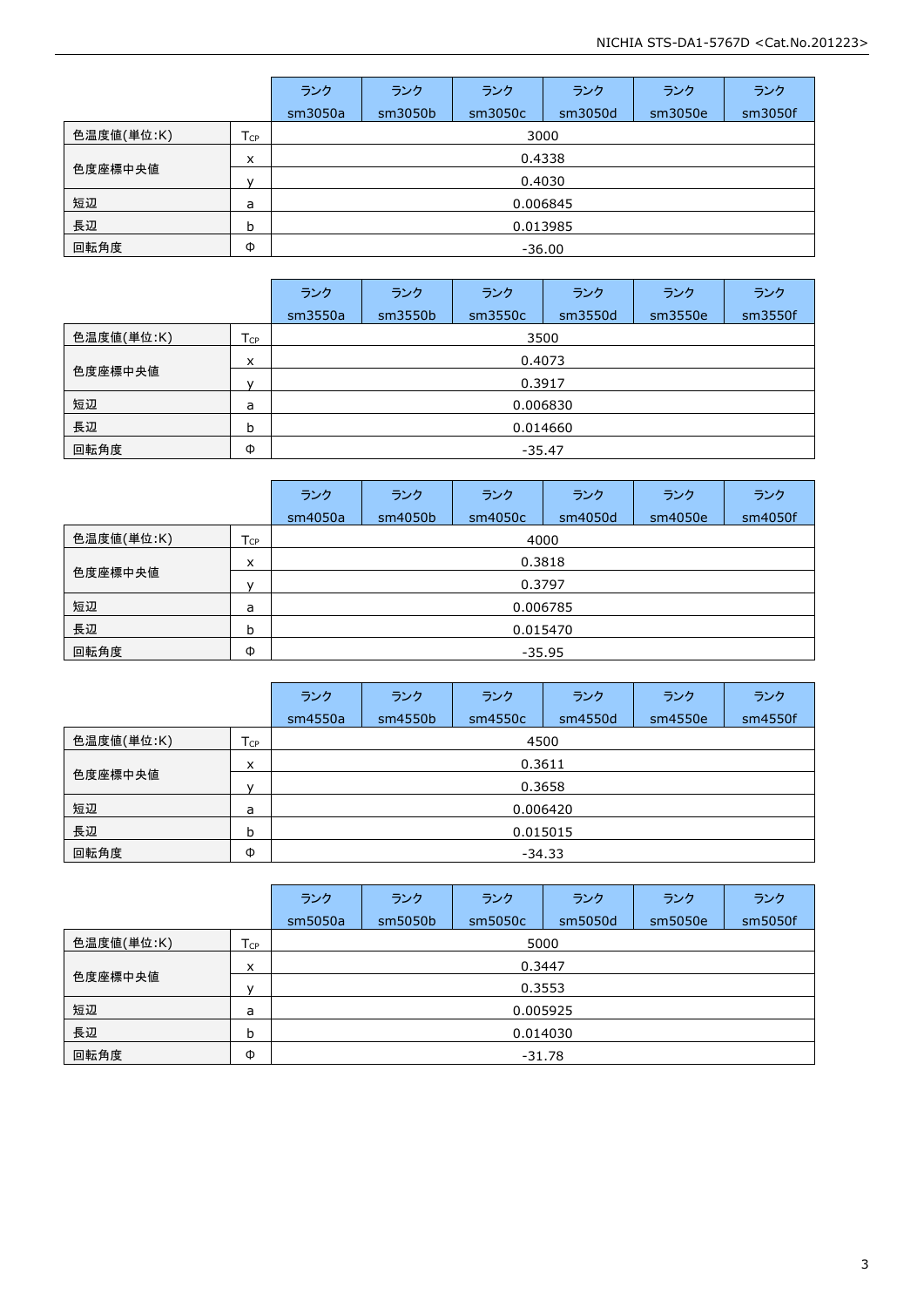|            |                 | ランク      | ランク     | ランク      | ランク     | ランク     | ランク     |  |  |
|------------|-----------------|----------|---------|----------|---------|---------|---------|--|--|
|            |                 | sm5750a  | sm5750b | sm5750c  | sm5750d | sm5750e | sm5750f |  |  |
| 色温度値(単位:K) | T <sub>CP</sub> | 5700     |         |          |         |         |         |  |  |
| 色度座標中央値    | X               | 0.3287   |         |          |         |         |         |  |  |
|            | $\mathbf{v}$    | 0.3417   |         |          |         |         |         |  |  |
| 短辺         | a               |          |         | 0.005145 |         |         |         |  |  |
| 長辺         | b               | 0.013015 |         |          |         |         |         |  |  |
| 回転角度       | Φ               | -31.56   |         |          |         |         |         |  |  |

|            |             | ランク      | ランク     | ランク     | ランク     | ランク     | ランク     |  |
|------------|-------------|----------|---------|---------|---------|---------|---------|--|
|            |             | sm6550a  | sm6550b | sm6550c | sm6550d | sm6550e | sm6550f |  |
| 色温度値(単位:K) | TcP         |          | 6500    |         |         |         |         |  |
| 色度座標中央値    | x           |          | 0.3123  |         |         |         |         |  |
|            | $\mathbf v$ | 0.3282   |         |         |         |         |         |  |
| 短辺         | a           | 0.004515 |         |         |         |         |         |  |
| 長辺         | b           | 0.010935 |         |         |         |         |         |  |
| 回転角度       | Φ           | $-32.35$ |         |         |         |         |         |  |

\* TJ=25°C での値です。パルス駆動により測定しています。

\* 順電圧は±0.07V の公差があります。

\* 光束は±6%の公差があります。

\* 演色性 Raは±2 の公差があります。

\* 演色性 R9は±6.5 の公差があります。

\* 色度は±0.004 の公差があります。

\* 1 注文単位に対して上記のランクを納入します。又、その納入比率は問わないものとします。

#### MacAdam 楕円分割の定義



⇒ 正円状態で60°分割後、 長短軸の拡大・縮小及び、 回転・移動

b  $\overline{\Phi}$ a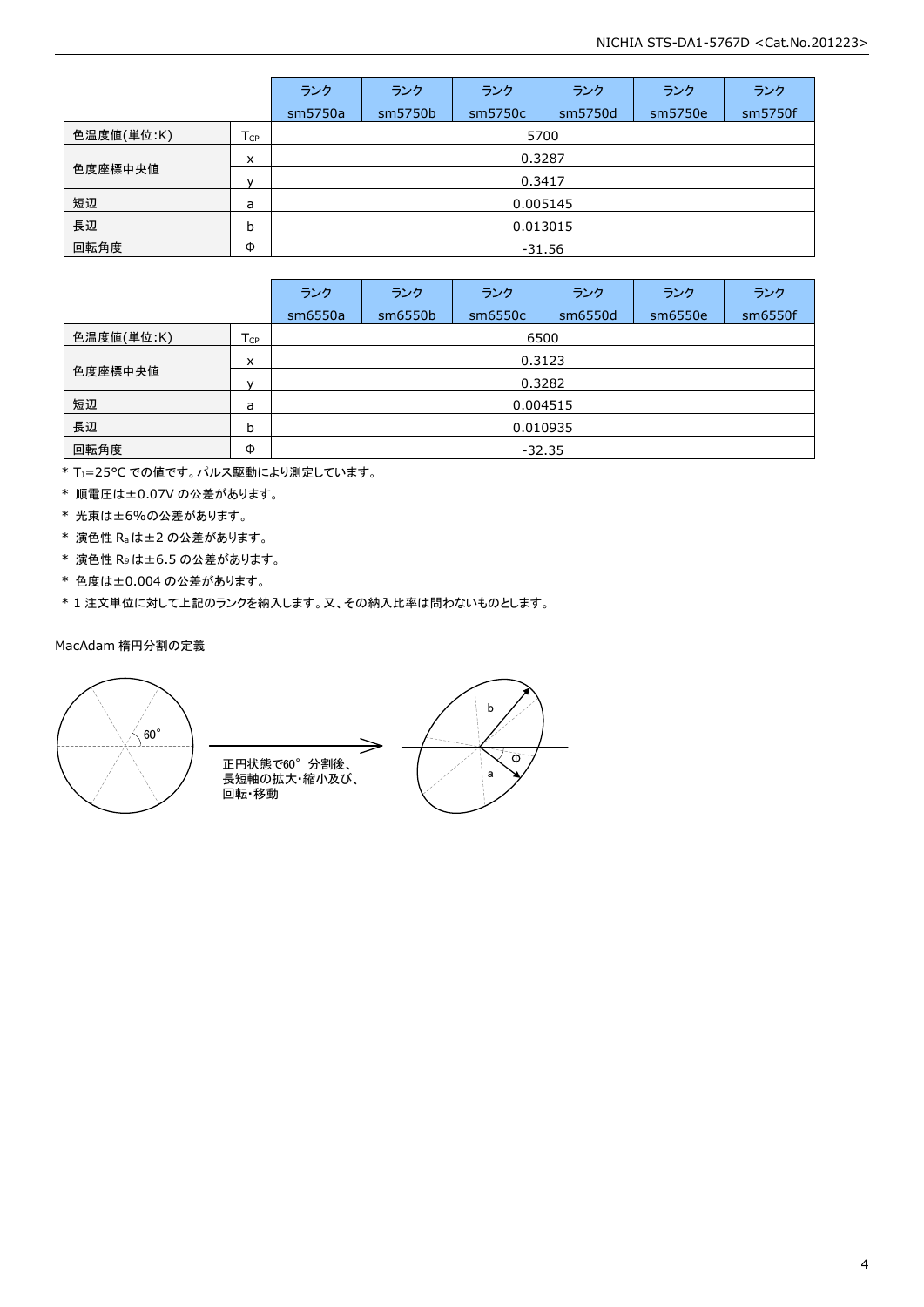| 色度,演色性-光束ランク対応表                                            |       |      |      |      |      |       |       |       |       |
|------------------------------------------------------------|-------|------|------|------|------|-------|-------|-------|-------|
|                                                            | 光束ランク | E600 | E700 | E800 | E900 | E1000 | E1100 | E1200 | E1300 |
| 色度ランク、演色性ランク                                               |       |      |      |      |      |       |       |       |       |
|                                                            | R70   |      |      |      |      |       |       |       |       |
| sm273,sm2750a,sm2750b,sm2750c,<br>sm2750d,sm2750e,sm2750f  | R8000 |      |      |      |      |       |       |       |       |
|                                                            | R9080 |      |      |      |      |       |       |       |       |
|                                                            | R70   |      |      |      |      |       |       |       |       |
| sm303,sm3050a,sm3050b,sm3050c,<br>sm3050d,sm3050e,sm3050f  | R8000 |      |      |      |      |       |       |       |       |
|                                                            | R9080 |      |      |      |      |       |       |       |       |
|                                                            | R70   |      |      |      |      |       |       |       |       |
| sm353,sm3550a,sm3550b,sm3550c,<br>sm3550d,sm3550e,sm3550f  | R8000 |      |      |      |      |       |       |       |       |
|                                                            | R9080 |      |      |      |      |       |       |       |       |
|                                                            | R70   |      |      |      |      |       |       |       |       |
| sm403,sm4050a,sm4050b,sm4050c,<br>sm4050d,sm4050e,sm4050f  | R8000 |      |      |      |      |       |       |       |       |
|                                                            | R9080 |      |      |      |      |       |       |       |       |
|                                                            | R70   |      |      |      |      |       |       |       |       |
| sm453,sm4550a,sm4550b,sm4550c,<br>sm4550d,sm4550e,sm4550f  | R8000 |      |      |      |      |       |       |       |       |
|                                                            | R9080 |      |      |      |      |       |       |       |       |
| sm503,sm5050a,sm5050b,sm5050c,<br>sm5050d,sm5050e,sm5050f, | R70   |      |      |      |      |       |       |       |       |
| sm573,sm5750a,sm5750b,sm5750c,<br>sm5750d,sm5750e,sm5750f, | R8000 |      |      |      |      |       |       |       |       |
| sm653,sm6550a,sm6550b,sm6550c,<br>sm6550d,sm6550e,sm6550f  | R9080 |      |      |      |      |       |       |       |       |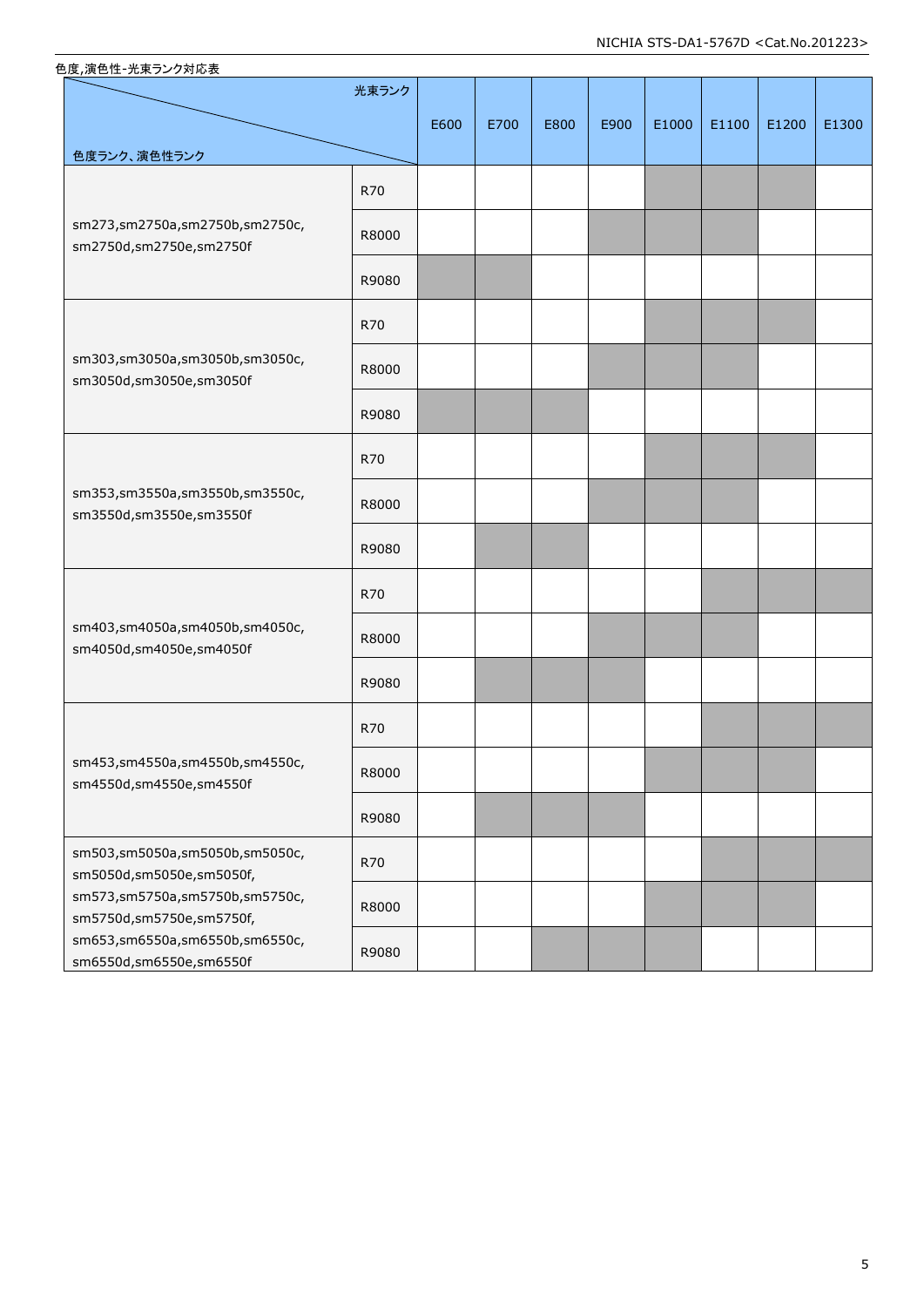色度図

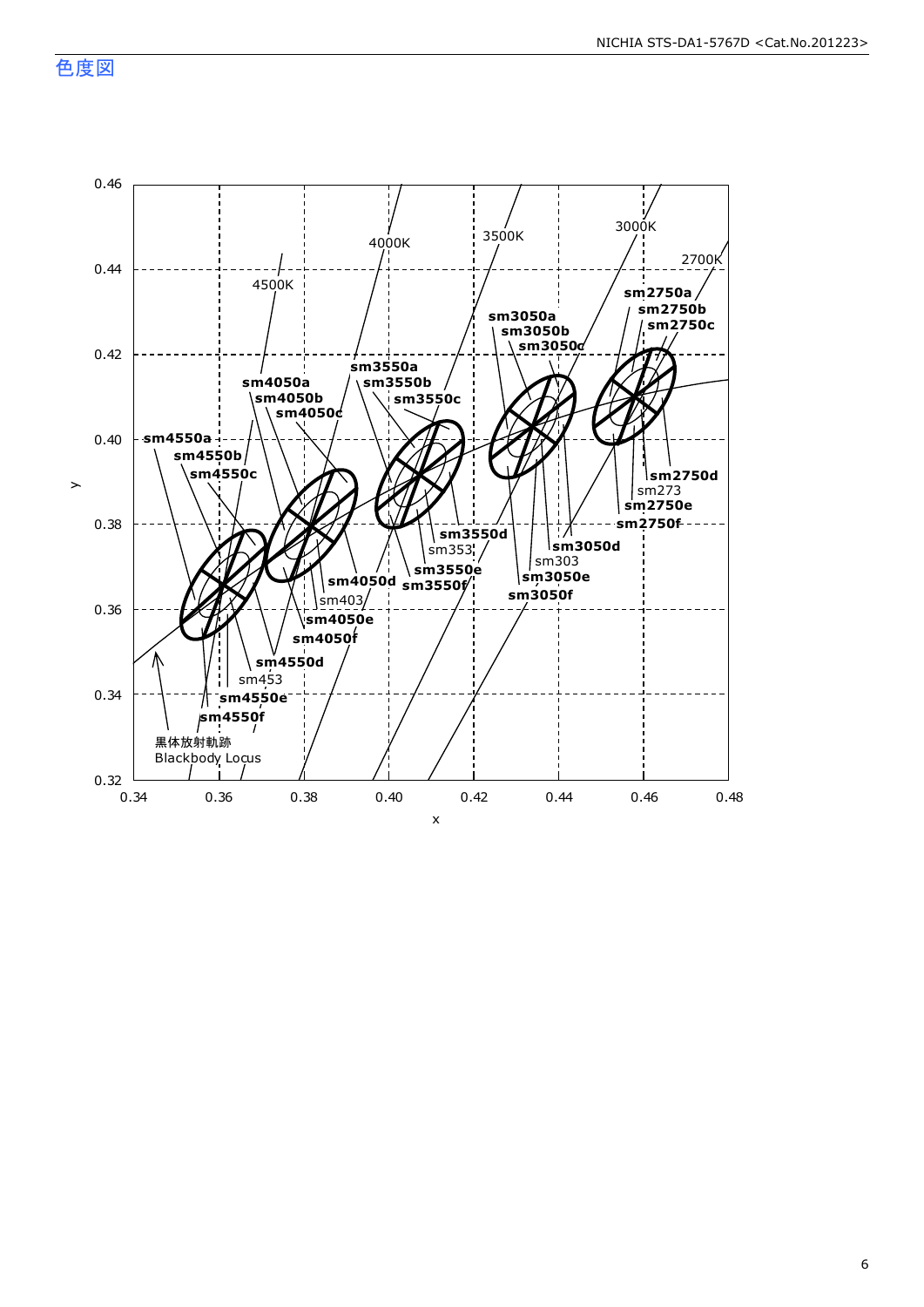色度図

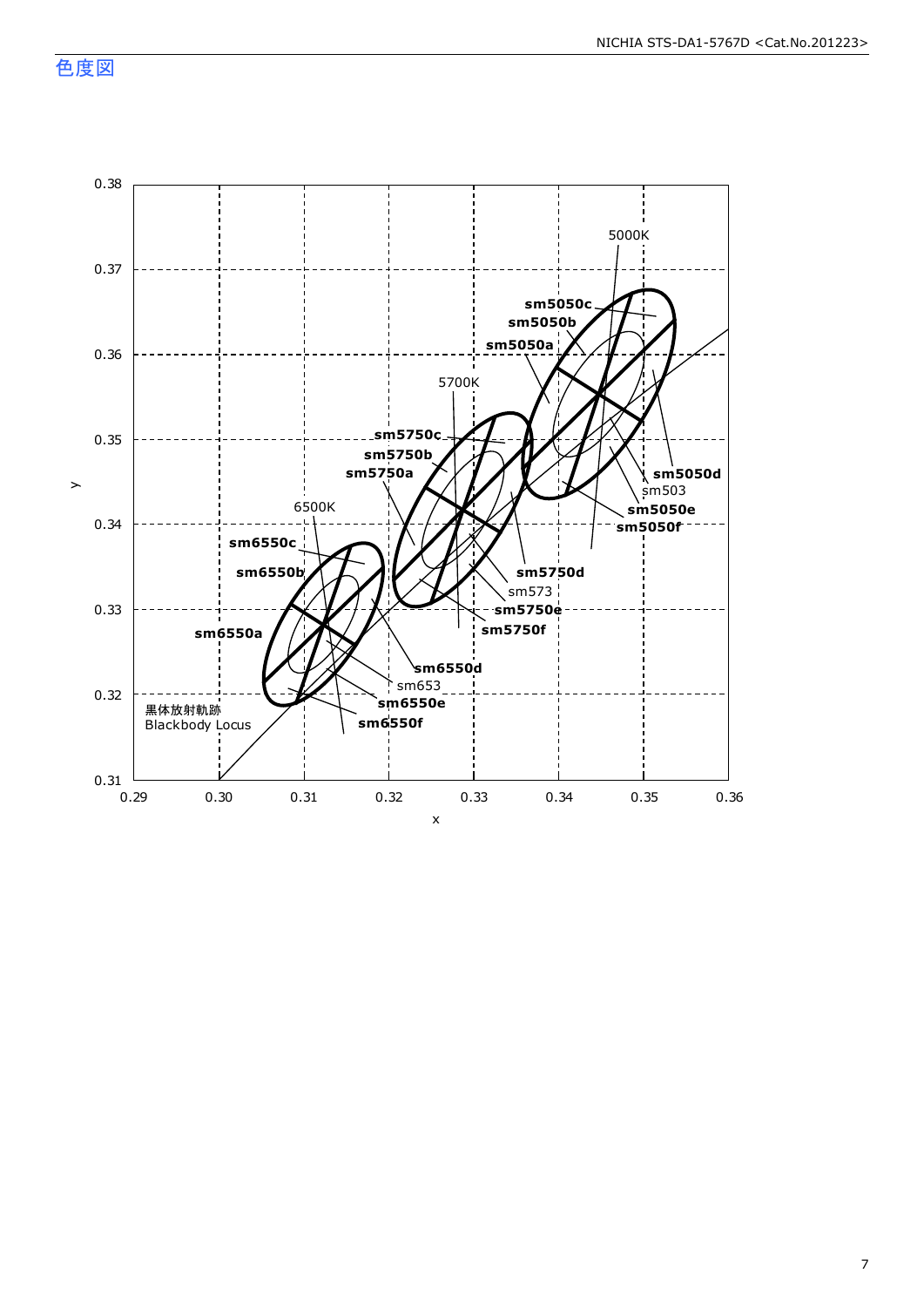This product complies with RoHS Directive. \* 本製品はRoHS指令に適合しております。



No. STS-DA7-15648C Part No. NV4WB35AM

(単位 Unit: mm) (単位 Unit: mm, 公差 Tolerance: ±0.2)













\* 本図は色温度2700K~4500K、演色性ランクR70に対応しています。 The figure above show the characteristics for 2700K~4500K, R70 LEDs of this product.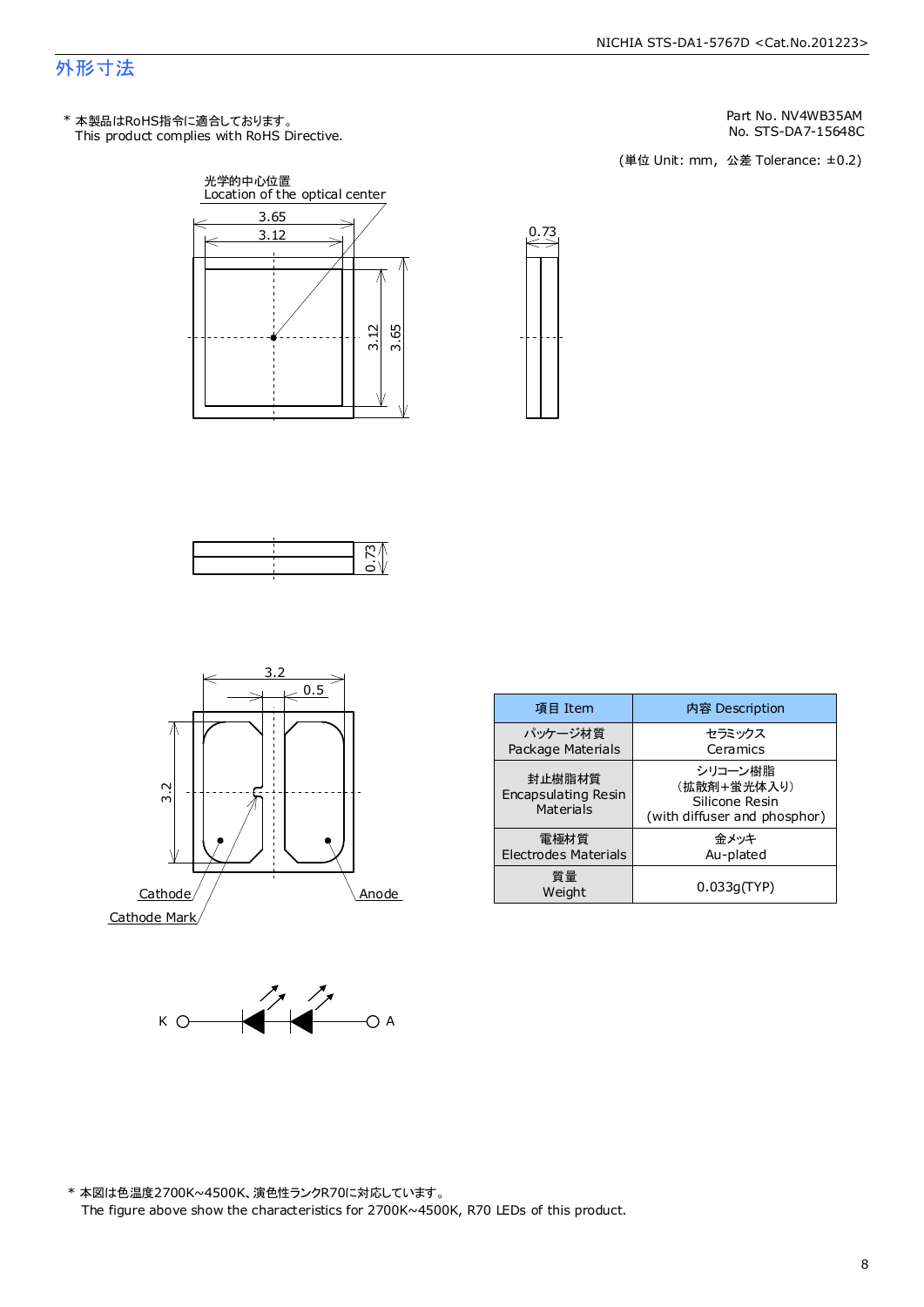This product complies with RoHS Directive. \* 本製品はRoHS指令に適合しております。

No. STS-DA7-17306A Part No. NV4WB35AM

(単位 Unit: mm) (単位 Unit: mm, 公差 Tolerance: ±0.2)









| 項目 Item                                    | 内容 Description                                                           |  |
|--------------------------------------------|--------------------------------------------------------------------------|--|
| パッケージ材質<br>Package Materials               | セラミックス<br>Ceramics                                                       |  |
| 封止樹脂材質<br>Encapsulating Resin<br>Materials | シリコーン樹脂<br>(拡散剤+蛍光体入り)<br>Silicone Resin<br>(with diffuser and phosphor) |  |
| 電極材質<br><b>Electrodes Materials</b>        | 余メッキ<br>Au-plated                                                        |  |
| 質量<br>Weight                               | 0.033q(TYP)                                                              |  |



\* 本図は色温度2700K~4500K、演色性ランクR8000に対応しています。 The figure above show the characteristics for 2700K~4500K, R8000 LEDs of this product.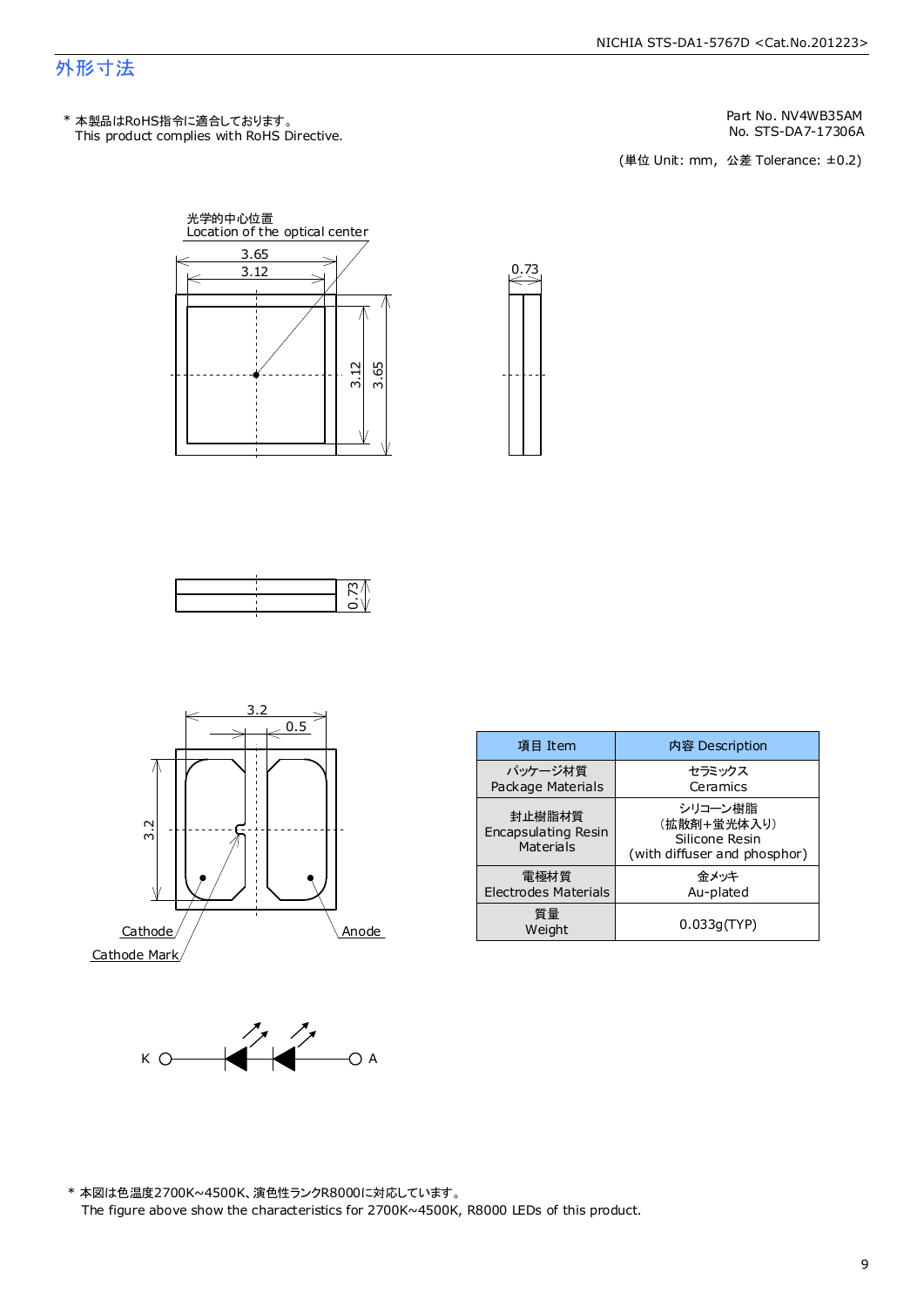This product complies with RoHS Directive. \* 本製品はRoHS指令に適合しております。

No. STS-DA7-17307 Part No. NV4WB35AM

(単位 Unit: mm) (単位 Unit: mm, 公差 Tolerance: ±0.2)









| 項目 Item                                           | 内容 Description                                                           |  |  |
|---------------------------------------------------|--------------------------------------------------------------------------|--|--|
| パッケージ材質<br>Package Materials                      | セラミックス<br>Ceramics                                                       |  |  |
| 封止樹脂材質<br><b>Encapsulating Resin</b><br>Materials | シリコーン樹脂<br>(拡散剤+蛍光体入り)<br>Silicone Resin<br>(with diffuser and phosphor) |  |  |
| 雷極材質<br>Electrodes Materials                      | 金メッキ<br>Au-plated                                                        |  |  |
| 質量<br>Weight                                      | 0.033q(TYP)                                                              |  |  |



\* 本図は色温度2700K~4500K、演色性ランクR9080に対応しています。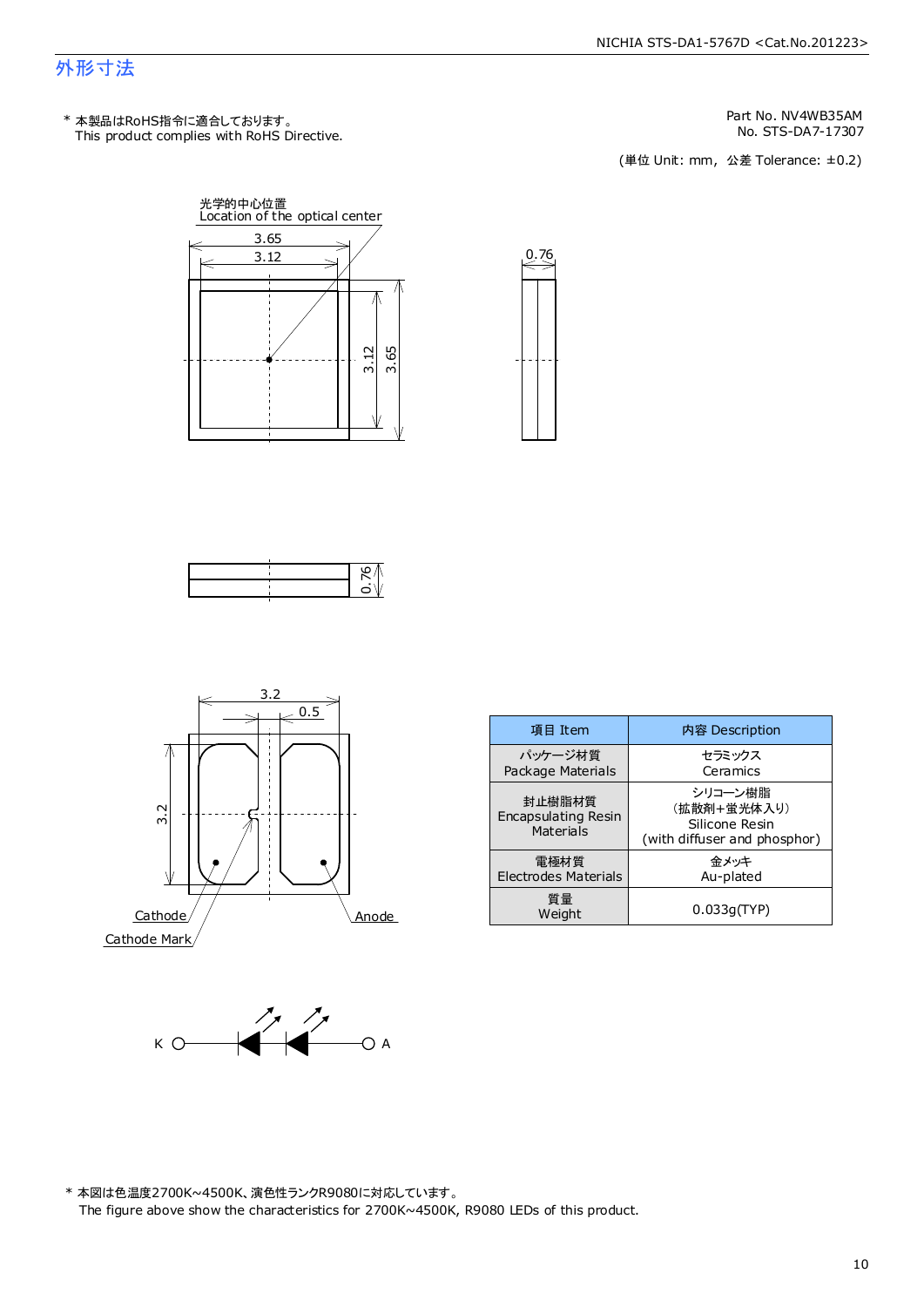This product complies with RoHS Directive. \* 本製品はRoHS指令に適合しております。

No. STS-DA7-17308A Part No. NV4WB35AM

(単位 Unit: mm) (単位 Unit: mm, 公差 Tolerance: ±0.2)





 $\xrightarrow{0.73}$ 





| 項目 Item                                           | 内容 Description                                                           |  |
|---------------------------------------------------|--------------------------------------------------------------------------|--|
| パッケージ材質<br>Package Materials                      | セラミックス<br>Ceramics                                                       |  |
| 封止樹脂材質<br><b>Encapsulating Resin</b><br>Materials | シリコーン樹脂<br>(拡散剤+蛍光体入り)<br>Silicone Resin<br>(with diffuser and phosphor) |  |
| 雷極材質<br>Electrodes Materials                      | 金メッキ<br>Au-plated                                                        |  |
| 質量<br>Weight                                      | 0.033q(TYP)                                                              |  |

 $K \bigcirc \bigcirc \bigcirc \bigcirc \bigcirc \bigcirc \bigcirc \bigcirc \bigcirc \bigcirc \bigcirc \bigcirc$ 

\* 本図は色温度5000K~6500K、演色性ランクR70に対応しています。 The figure above show the characteristics for 5000K~6500K, R70 LEDs of this product.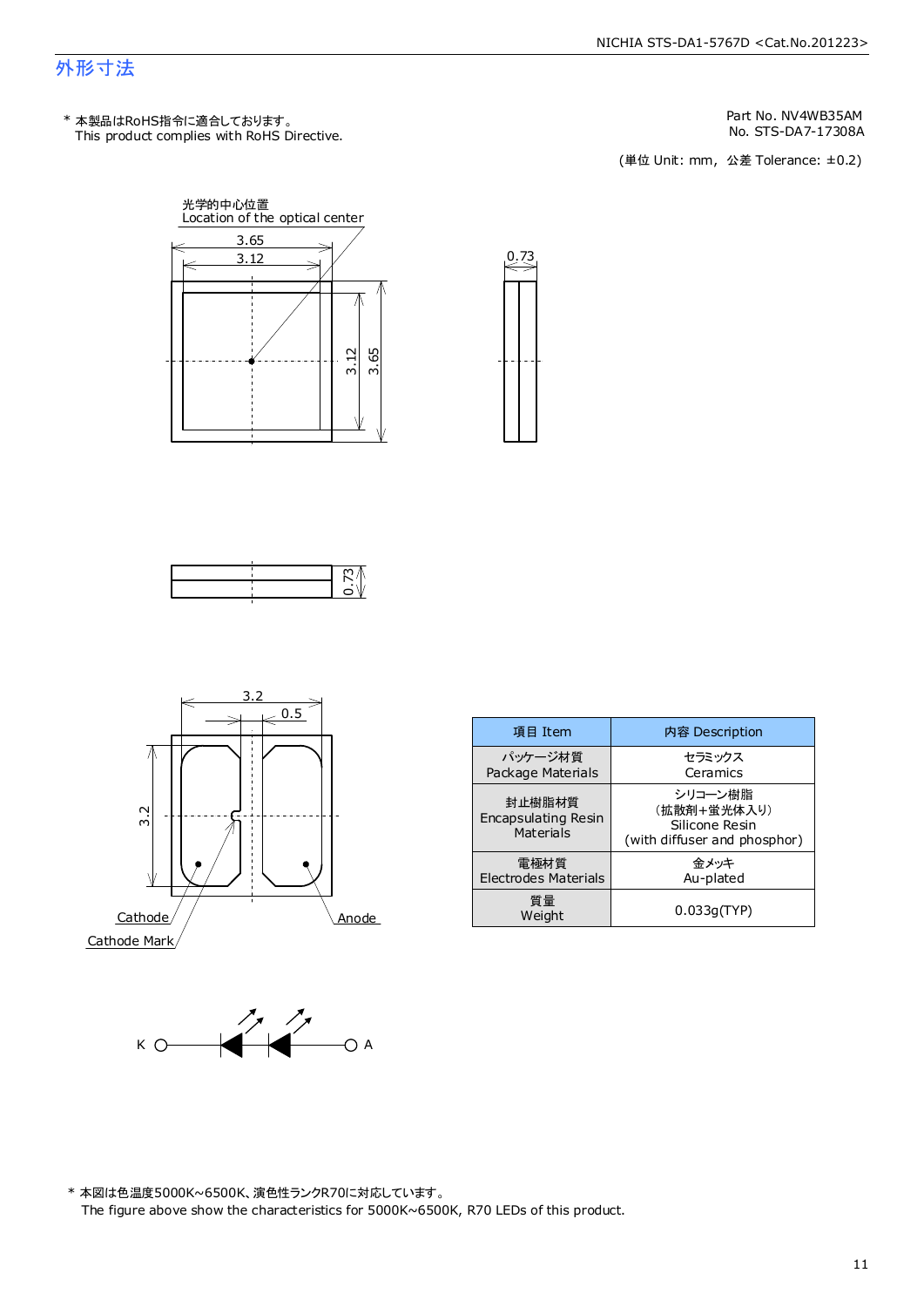This product complies with RoHS Directive. \* 本製品はRoHS指令に適合しております。

No. STS-DA7-17309A Part No. NV4WB35AM

(単位 Unit: mm) (単位 Unit: mm, 公差 Tolerance: ±0.2)





 $\overset{0.73}{\Longleftrightarrow}$ 





| 項目 Item                                           | 内容 Description                                                           |
|---------------------------------------------------|--------------------------------------------------------------------------|
| パッケージ材質<br>Package Materials                      | セラミックス<br>Ceramics                                                       |
| 封止樹脂材質<br><b>Encapsulating Resin</b><br>Materials | シリコーン樹脂<br>(拡散剤+蛍光体入り)<br>Silicone Resin<br>(with diffuser and phosphor) |
| 電極材質<br>Electrodes Materials                      | 金メッキ<br>Au-plated                                                        |
| 質量<br>Weight                                      | 0.033q(TYP)                                                              |



\* 本図は色温度5000K~6500K、演色性ランクR8000に対応しています。 The figure above show the characteristics for 5000K~6500K, R8000 LEDs of this product.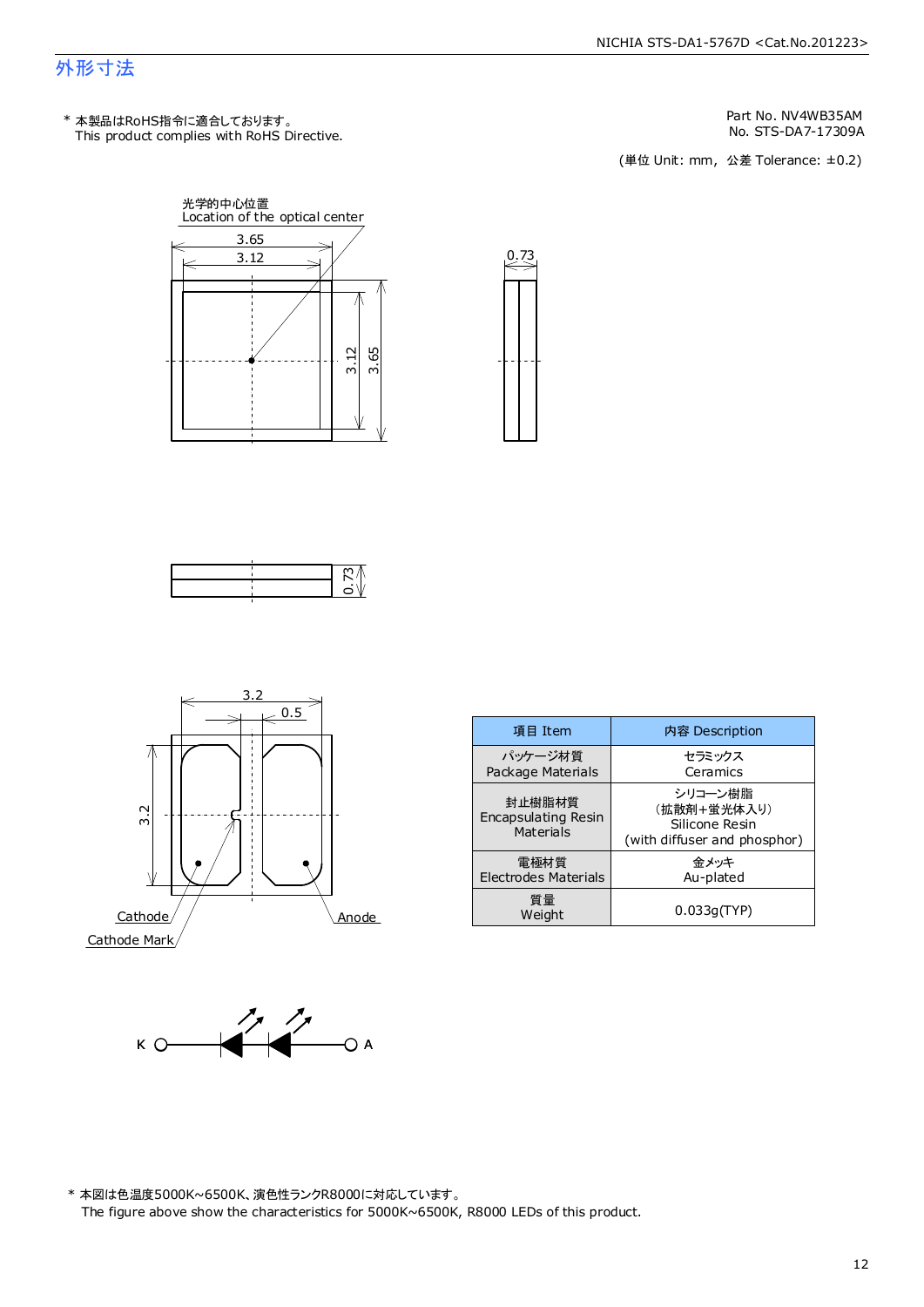This product complies with RoHS Directive. \* 本製品はRoHS指令に適合しております。

No. STS-DA7-17310 Part No. NV4WB35AM

(単位 Unit: mm) (単位 Unit: mm, 公差 Tolerance: ±0.2)









| 項目 Item                                    | 内容 Description                                                           |  |
|--------------------------------------------|--------------------------------------------------------------------------|--|
| パッケージ材質<br>Package Materials               | セラミックス<br>Ceramics                                                       |  |
| 封止樹脂材質<br>Encapsulating Resin<br>Materials | シリコーン樹脂<br>(拡散剤+蛍光体入り)<br>Silicone Resin<br>(with diffuser and phosphor) |  |
| 電極材質<br>Electrodes Materials               | 金メッキ<br>Au-plated                                                        |  |
| 質量<br>Weight                               | 0.033q(TYP)                                                              |  |



\* 本図は色温度5000K~6500K、演色性ランクR9080に対応しています。 The figure above show the characteristics for 5000K~6500K, R9080 LEDs of this product.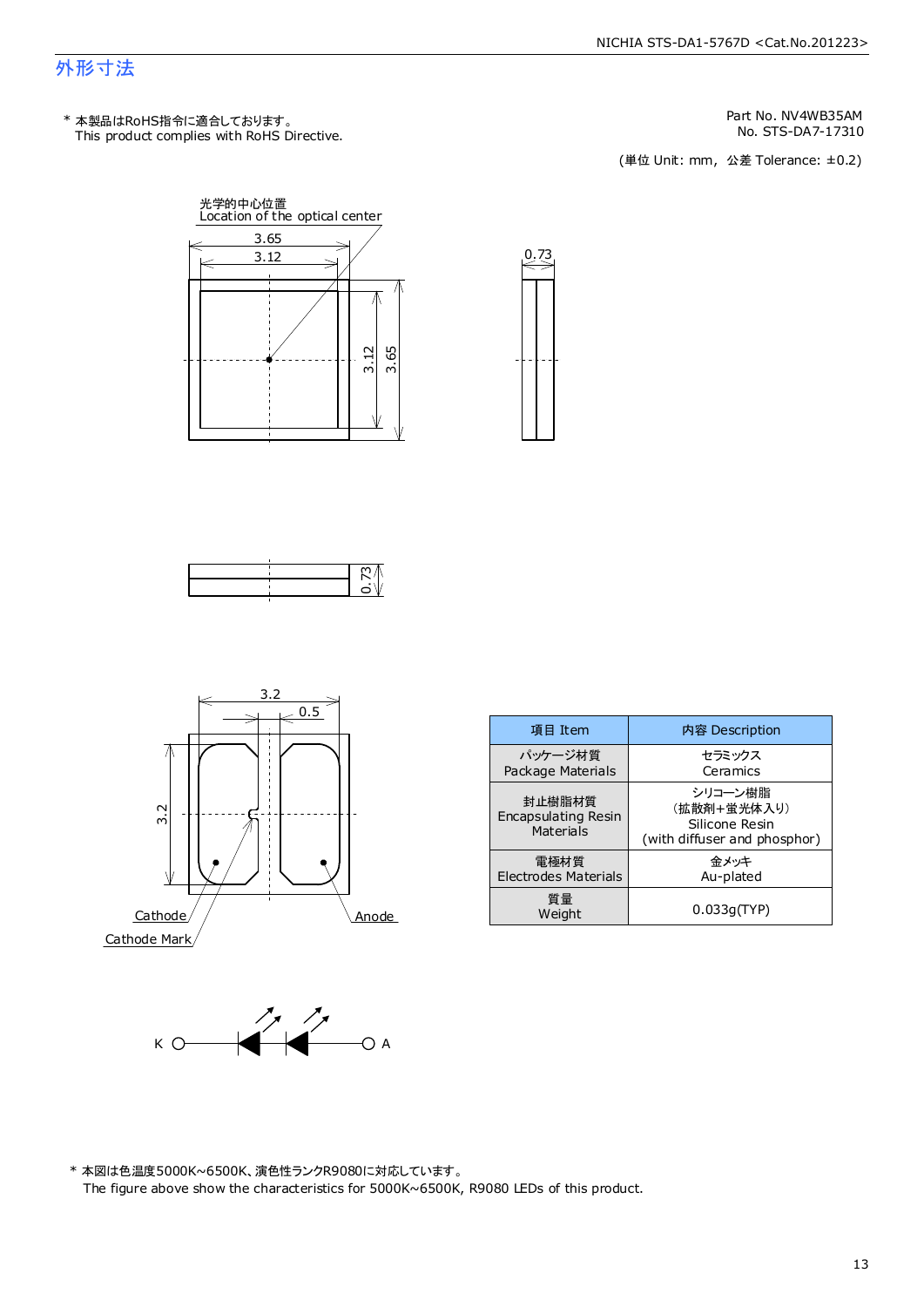# はんだ付け

● リフロー推奨条件(Pb フリーはんだ使用時)



● 推奨取り付けパターン



(単位 Unit: mm)

- \* 本製品は、リフロー対応品です。ディップはんだ、手はんだについては保証できません。
- \* リフローはんだは 2 回までとして下さい。
- \* ピーク温度からの冷却温度勾配が緩やかになるように配慮して、急冷却を避けて下さい。
- \* 大気リフローの場合、リフロー時の熱や雰囲気の影響により、光学的劣化を起こすことがあります。リフローに際しては、窒素リフローを推奨します。
- \* 本製品は、封止材料にシリコーン樹脂を用いているため、上面の封止部が柔らかく、力が加わると傷、欠け、剥がれ、製品の変形、断線や信頼性に影響 を及ぼす恐れがあります。封止部に圧力を加えないで下さい。
- \* 実装機を使用する場合は、本製品にあった吸着ノズルを選定下さい。
- \* 基本的にはんだの取り付け後の修正は行わないで下さい。やむをえず修正する場合は、ホットプレートを使用して下さい。また、事前に修正による特性の 劣化のなきことを確認の上行って下さい。
- \* はんだ付け時、加熱された状態で LED にストレスを加えないで下さい。
- \* あくまで推奨ランドは LED を問題無く取り付けられるランドサイズとなっています。高密度実装などで実装精度が必要となる場合は、それに適したランド形 状を検討下さい。
- \* フラックスを使用する場合はノンハロゲンタイプを推奨します。また LED に直接フラックスがかかるような工程設計は行わないで下さい。
- \* 取り付けパターンに対して、はんだ種類及びはんだ塗布量が問題ないことを事前に確認して下さい。
- \* 電極パターンが全てパッケージの裏面にあるため、はんだ部が外観では確認できません。貴社にてはんだ条件を充分に確認の上でご使用下さい。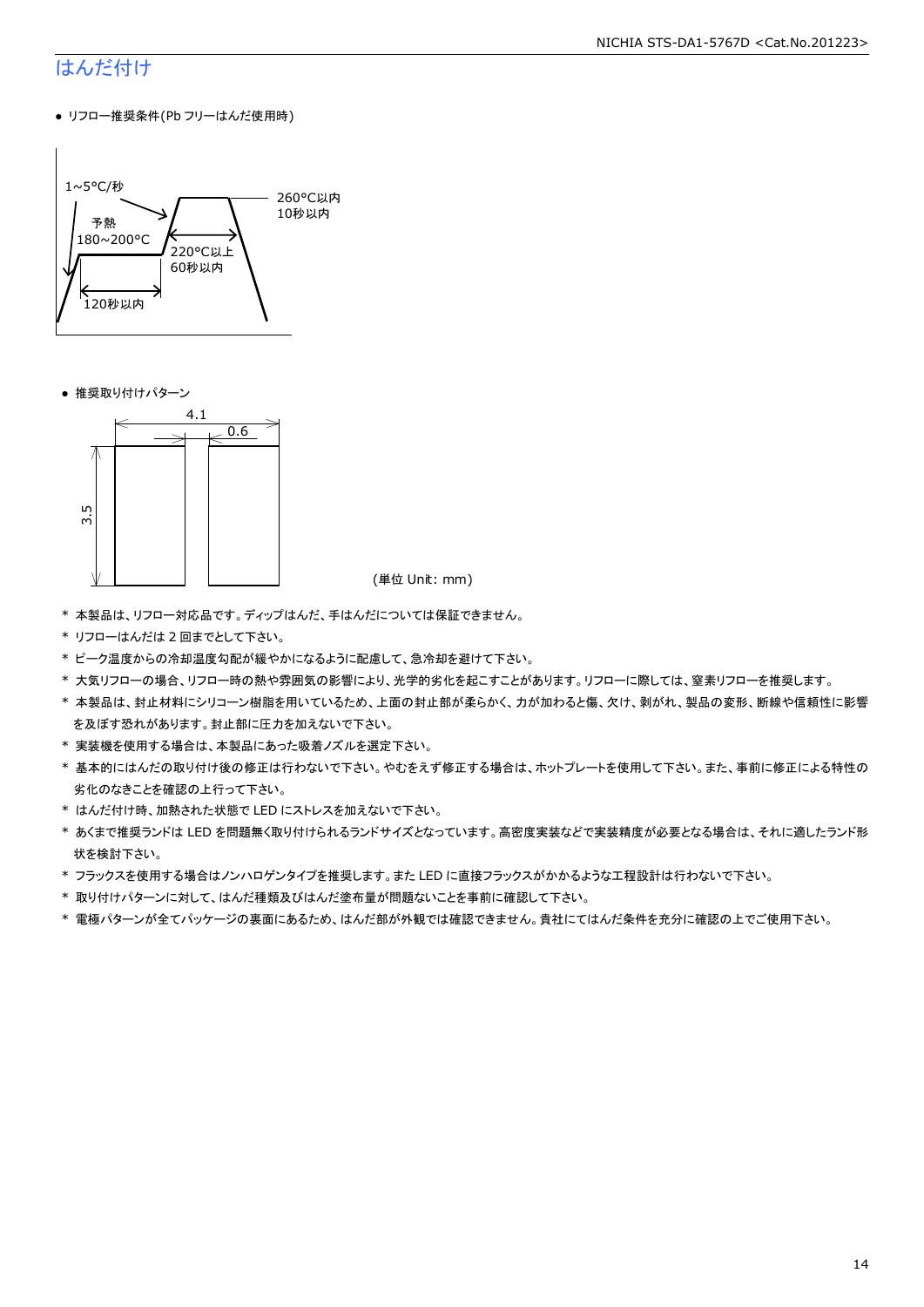# テーピング仕様

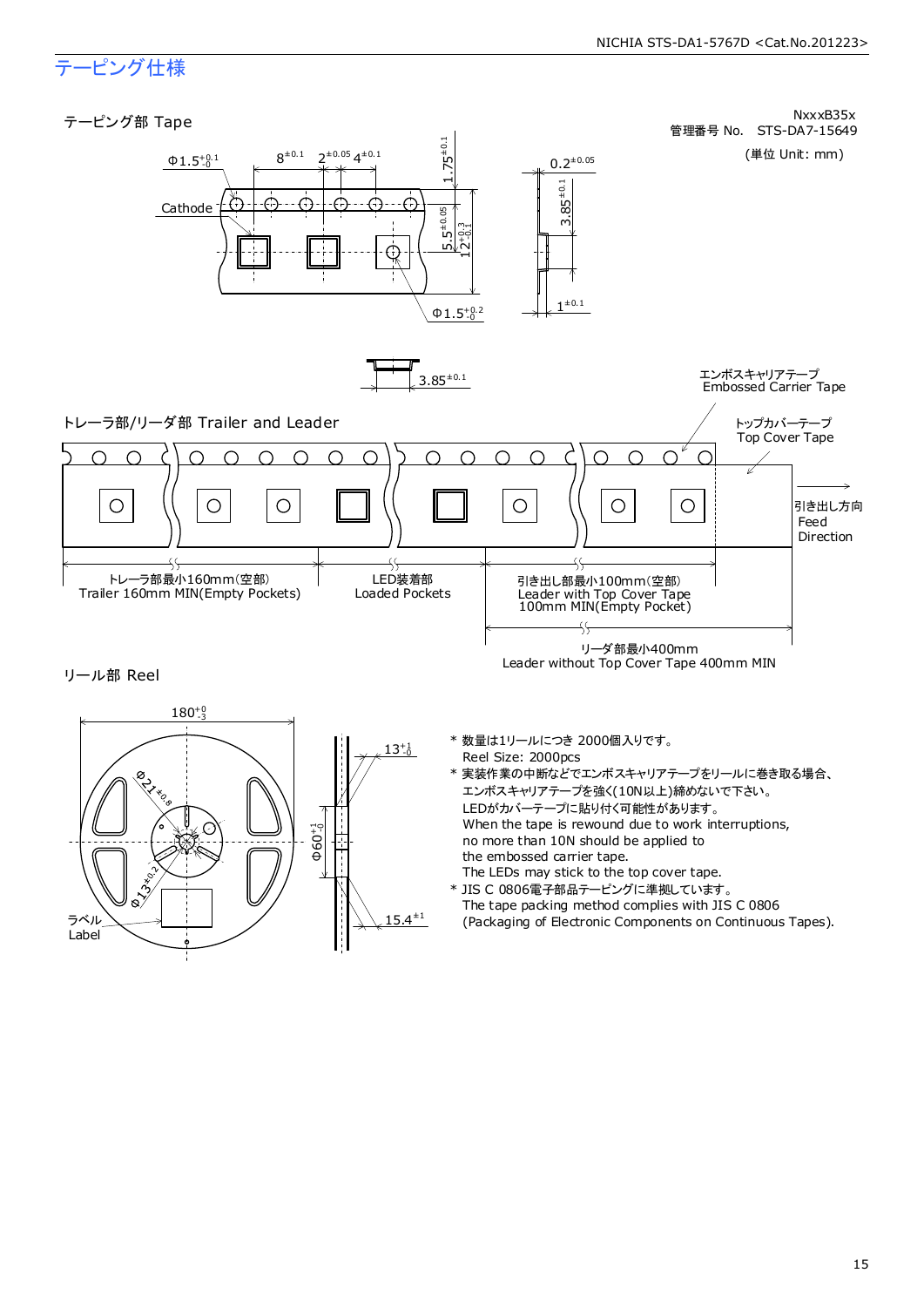### 梱包仕様

Reels are shipped with desiccants in heat-sealed moisture-proof bags. シリカゲルとともにリールをアルミ防湿袋に入れ、熱シールにより封をします。

No. STS-DA7-0006F Part No. Nxxxxxxx



Moisture-proof bags are packed in cardboard boxes with corrugated partitions. アルミ防湿袋を並べて入れ、ダンボールで仕切ります。





- 客先型名を\*\*\*\*\*\*\*\*で示します。<br>客先型名が設定されていない場合は空白です。 If not provided, it will not be indicated on the label. \*\*\*\*\*\*\* is the customer part number.
- For details, see "LOT NUMBERING CODE" in this document. ロット表記方法についてはロット番号の項を<br>参照して下さい。
- The label does not have the RANK field for un-ranked products. ランク分けがない場合はランク表記はありません。 \*
- Products shipped on tape and reel are packed in a moisture-proof bag. They are shipped in cardboard boxes to protect them from external forces during transportation. 本製品はテーピングしたのち、輸送の衝撃から保護するためダンボールで梱包します。 \*
- Do not drop or expose the box to external forces as it may damage the products. 取り扱いに際して、落下させたり、強い衝撃を与えたりしますと、製品を損傷させる原因になりますので注意して下さい。 \*
- Do not expose to water. The box is not water-resistant. ダンボールには防水加工がされておりませんので、梱包箱が水に濡れないよう注意して下さい。 \*
- \* Using the original package material or equivalent in transit is recommended. 輸送、運搬に際して弊社よりの梱包状態あるいは同等の梱包を行って下さい。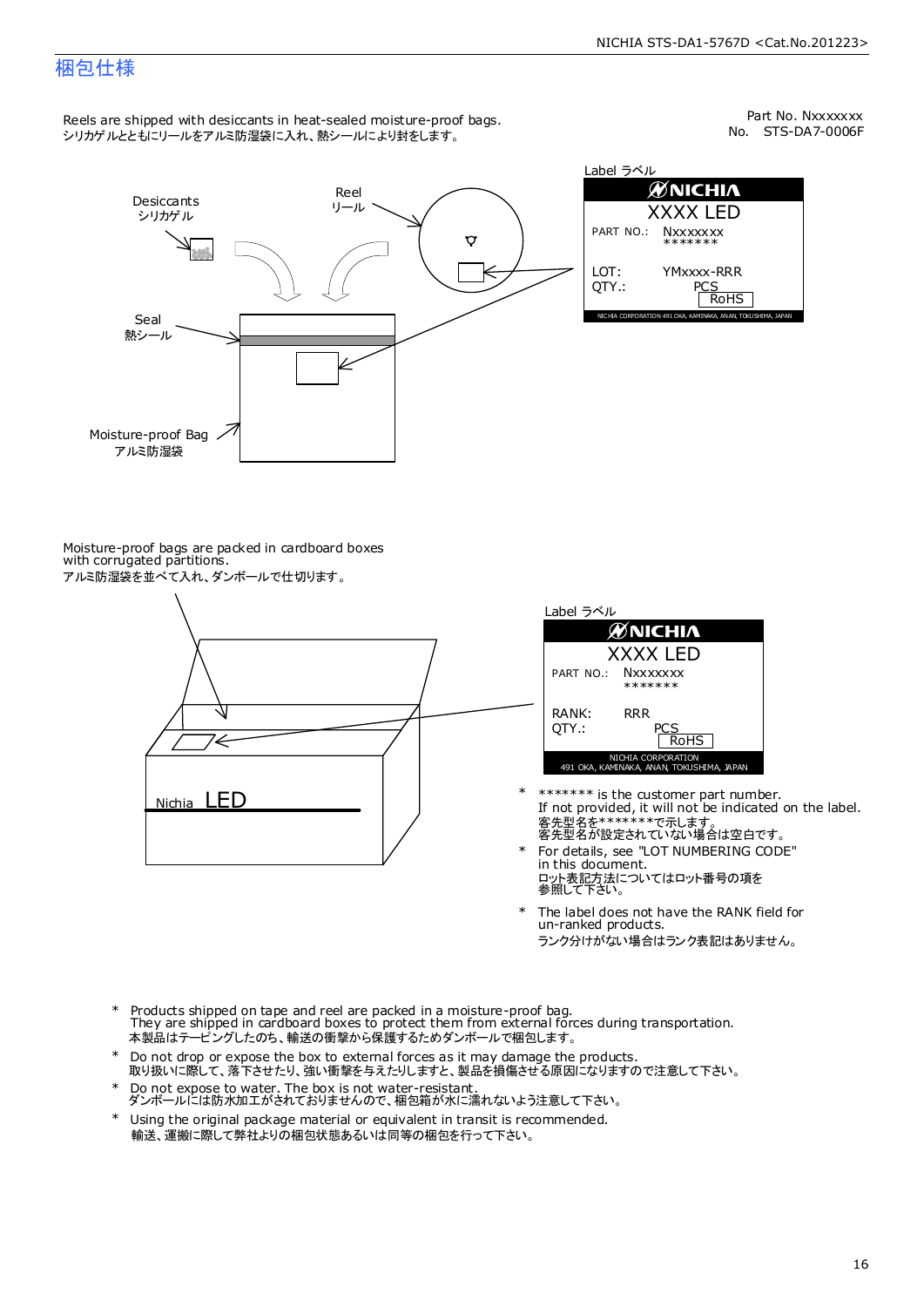# ロット番号

ロット番号は以下のように英数字で表記します。

- YMxxxx RRR
- Y 製造年

| 年    |   |
|------|---|
| 2019 |   |
| 2020 | Κ |
| 2021 |   |
| 2022 | М |
| 2023 | Ν |
| 2024 |   |

#### M - 製造月

| 月 | м | 月  | M |
|---|---|----|---|
|   |   |    |   |
|   |   | 8  | 8 |
| ∍ |   | q  | q |
|   |   | 10 | А |
|   |   |    | R |
| 6 | 6 | 12 |   |

xxxx-当社管理番号

RRR-色度ランク、光束ランク、順電圧ランク、演色性ランク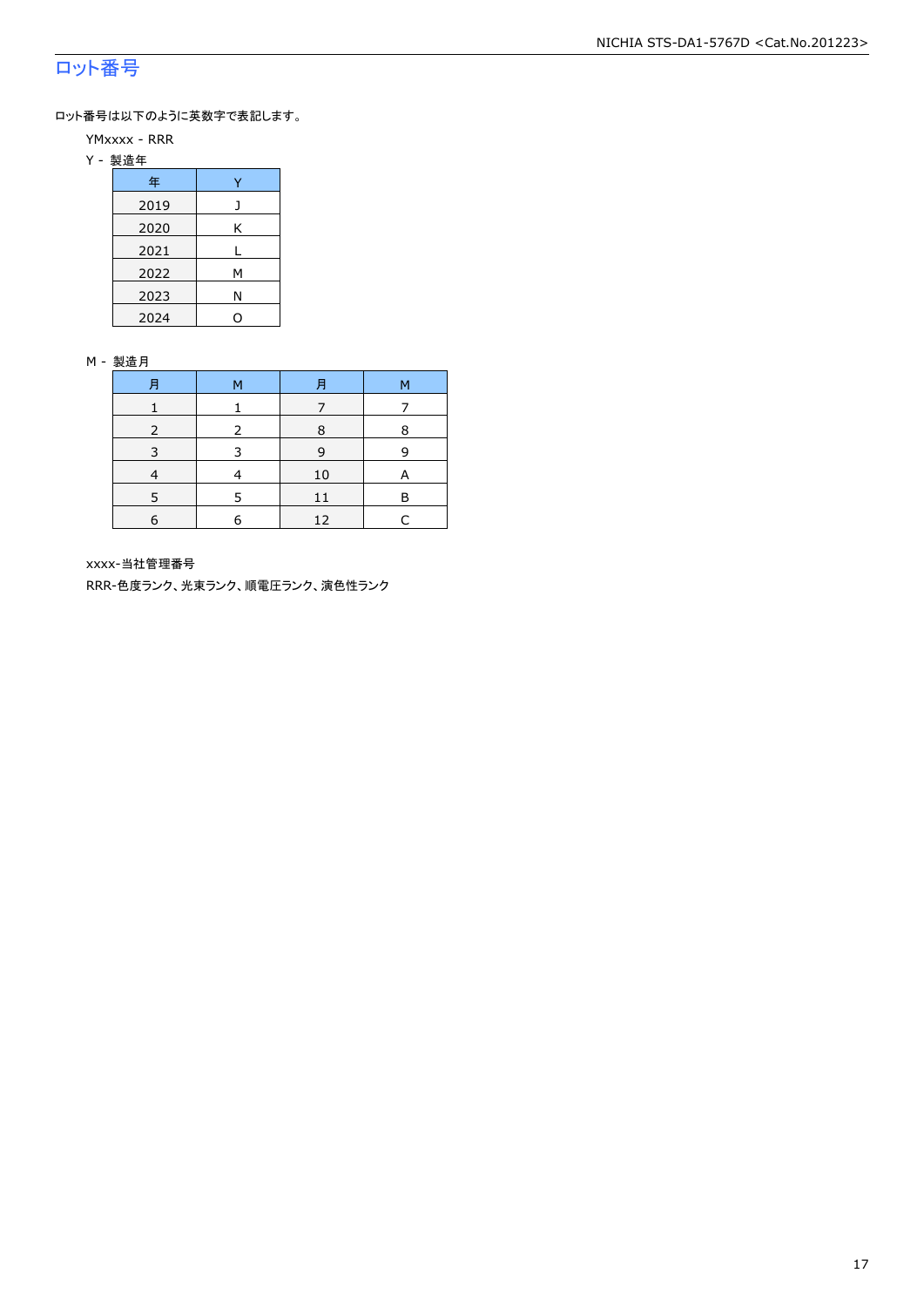# ディレーティング特性

Part No. NV4WB35AM No. STS-DA7-15747A



#### **Solder Temperature(Cathode Side) vs Allowable Forward Current** はんだ接合部温度**(**カソード側**)-**許容順電流特性



#### **Duty Ratio vs Allowable Forward Current** デューティー比**-**許容順電流特性

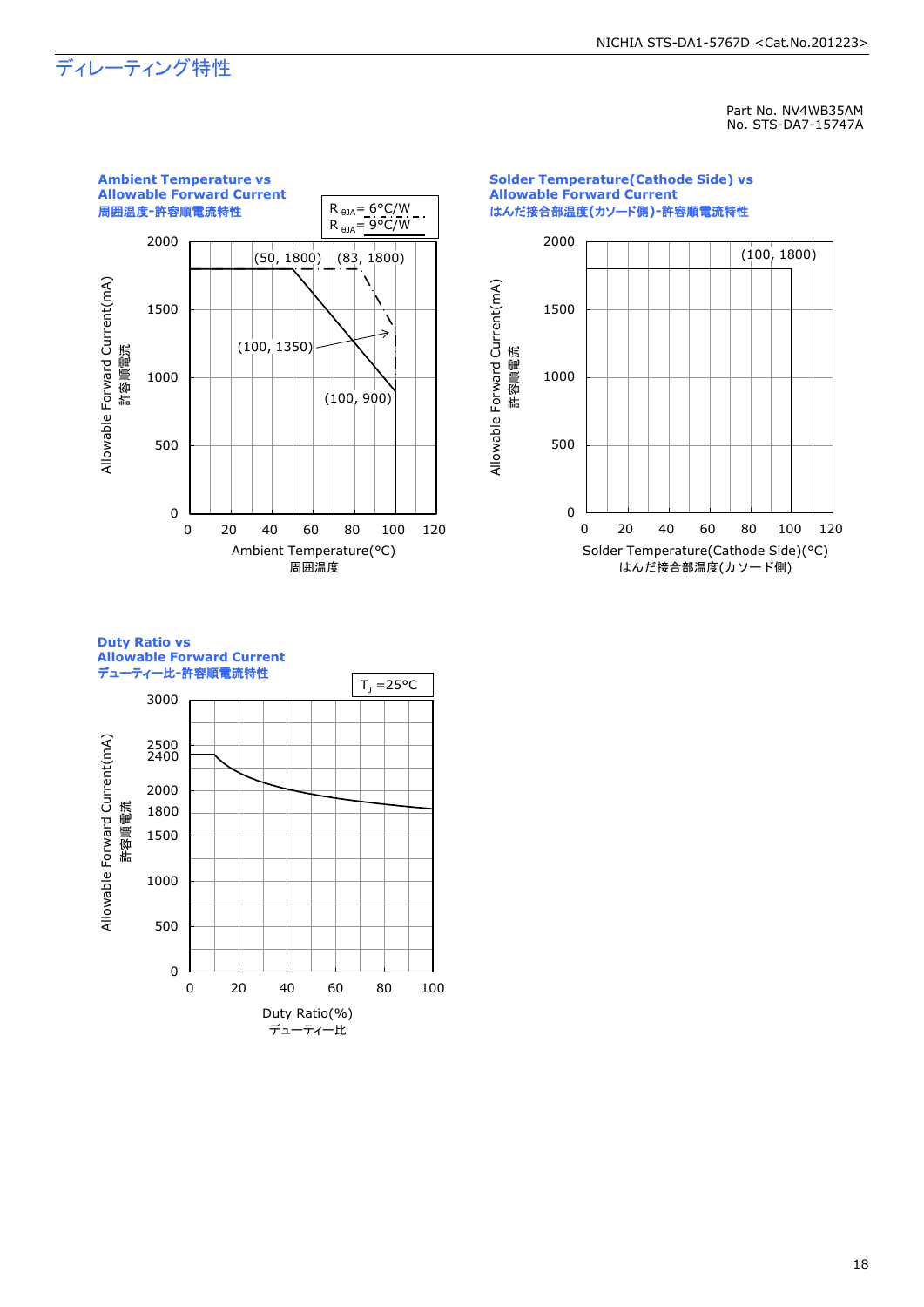# 光学特性

\* All characteristics shown are for reference only and are not guaranteed. 本特性は参考です。

NV4WB35AM No. STS-DA7-15665A

\* The following graphs show the characteristics measured in pulse mode. パルス駆動により測定しています。





<sup>\*</sup> The graphs above show the characteristics for R70 LEDs of this product. 本特性は演色性ランクR70に対応しています。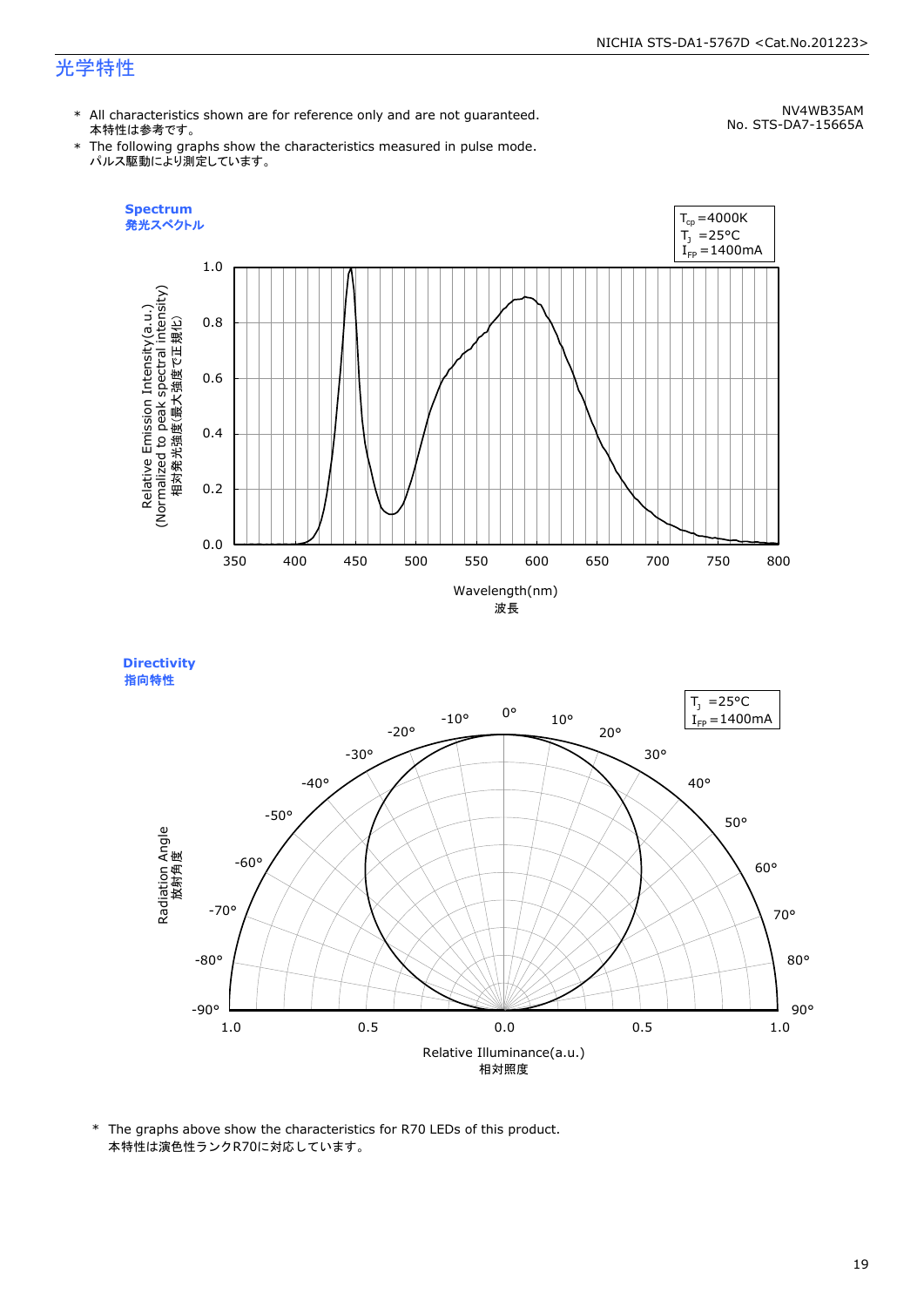# 光学特性

\* All characteristics shown are for reference only and are not guaranteed. 本特性は参考です。

NV4WB35AM No. STS-DA7-15666A

\* The following graphs show the characteristics measured in pulse mode. パルス駆動により測定しています。





\* The graphs above show the characteristics for R8000 LEDs of this product. 本特性は演色性ランクR8000に対応しています。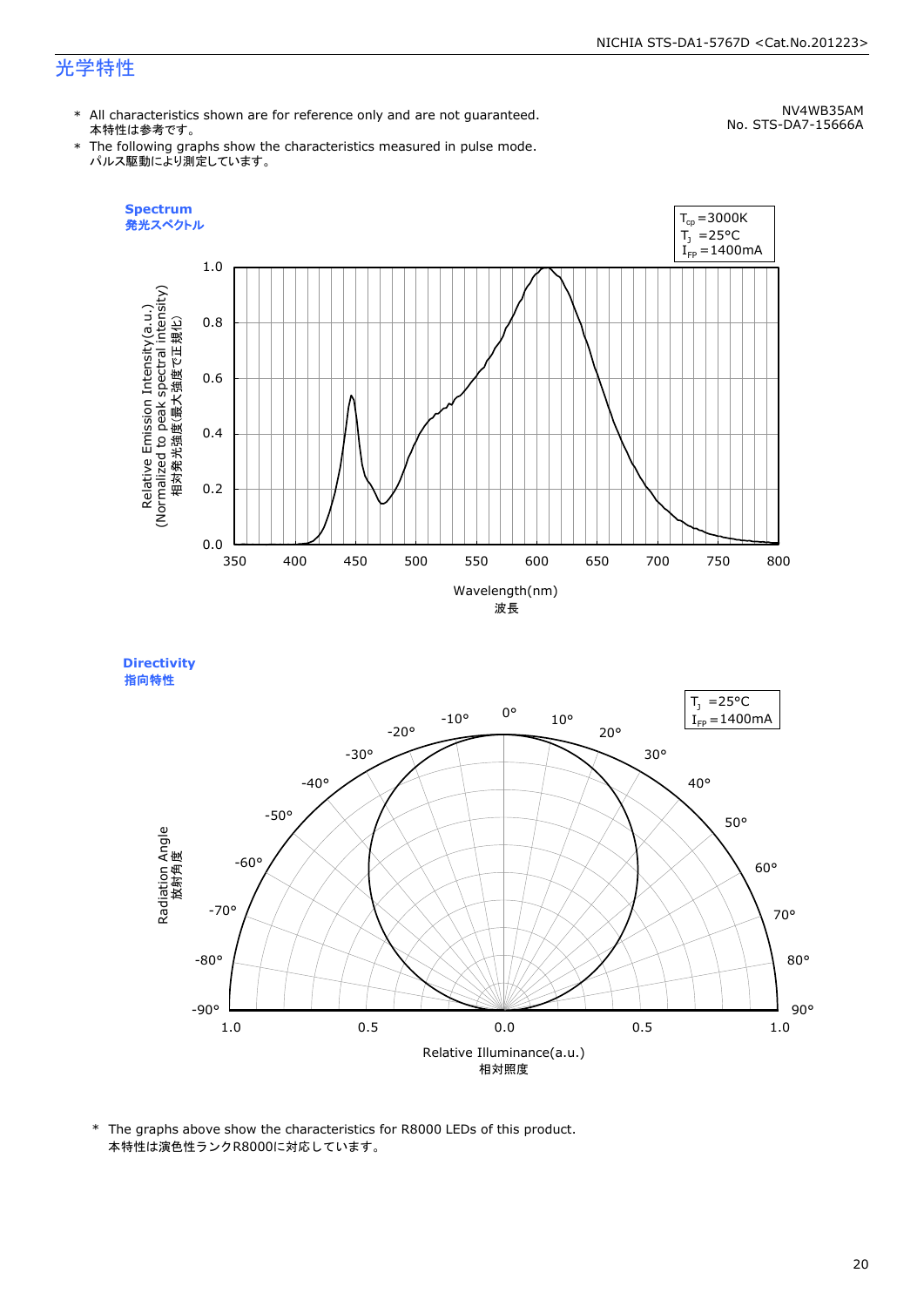# 光学特性

\* All characteristics shown are for reference only and are not guaranteed. 本特性は参考です。

# Part No. NV4WB35AM

\* The following graphs show the characteristics measured in pulse mode. パルス駆動により測定しています。

No. STS-DA7-17311





\* The graphs above show the characteristics for R9080 LEDs of this product. 本特性は演色性ランクR9080に対応しています。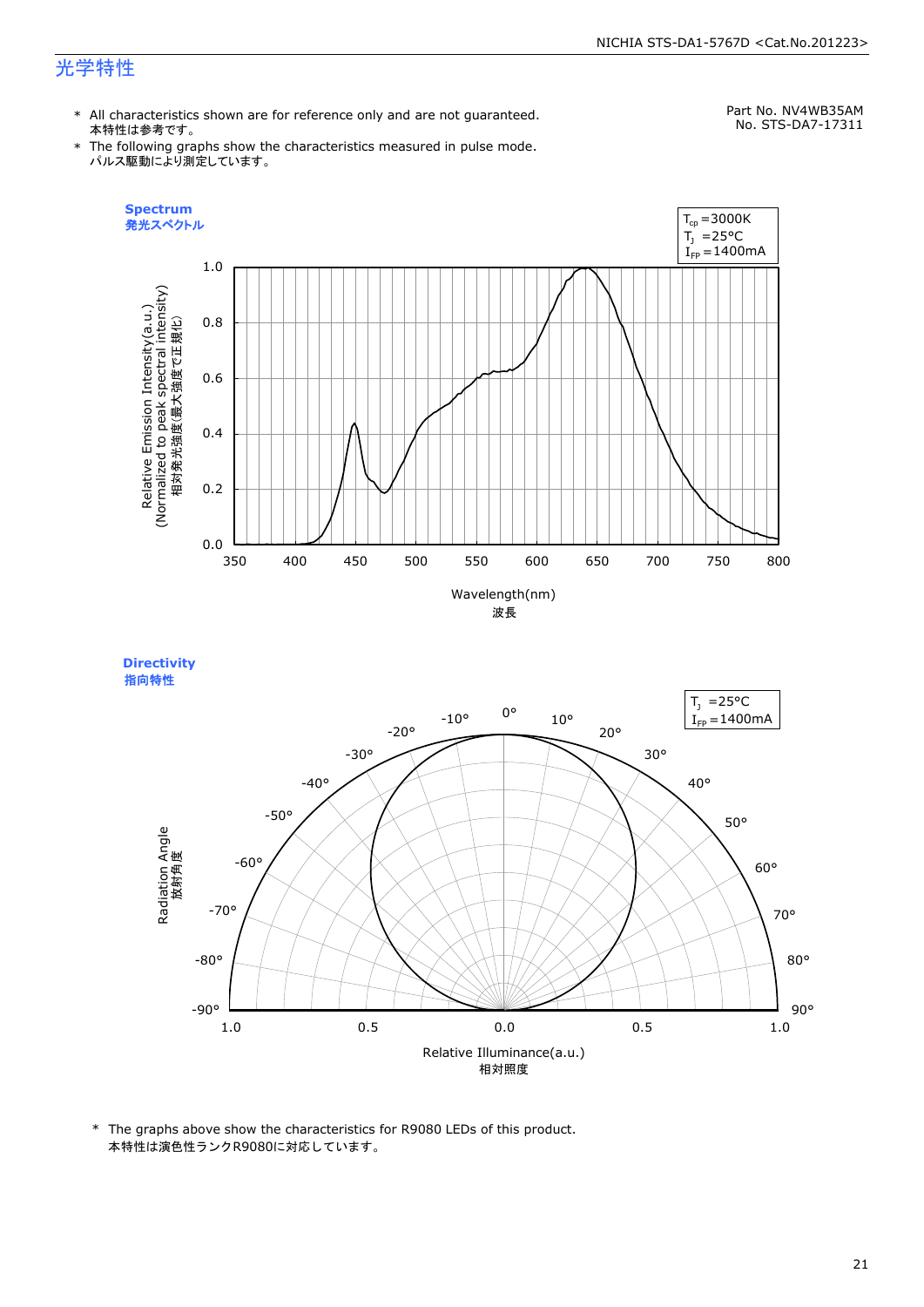# 光学特性

\* All characteristics shown are for reference only and are not guaranteed. 本特性は参考です。

NV4WB35AM No. STS-DA7-15667A

\* The following graphs show the characteristics measured in pulse mode. パルス駆動により測定しています。





<sup>\*</sup> The graphs above show the characteristics for R70 LEDs of this product. 本特性は演色性ランクR70に対応しています。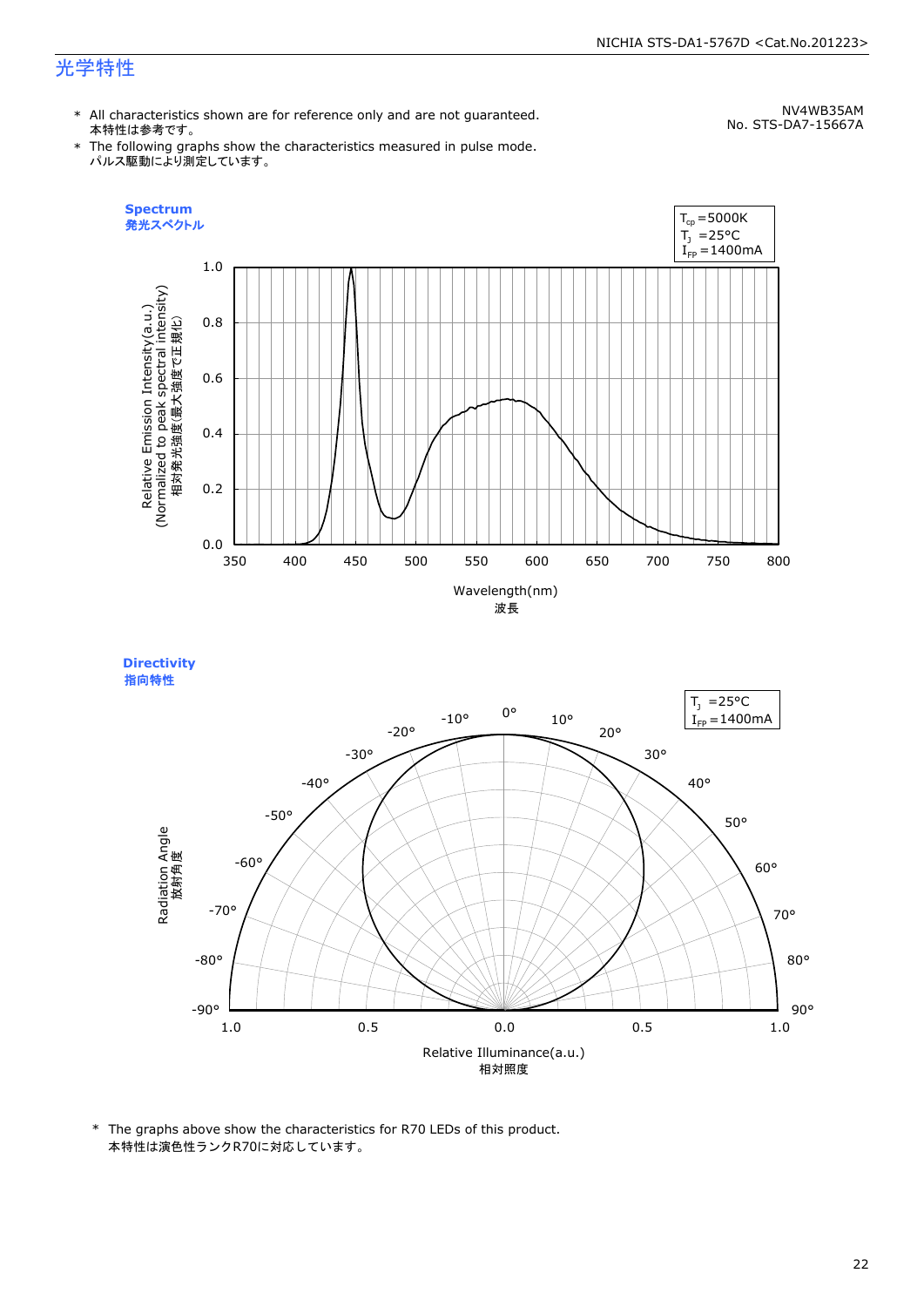# 光学特性

\* All characteristics shown are for reference only and are not guaranteed. 本特性は参考です。

NV4WB35AM No. STS-DA7-15668A

\* The following graphs show the characteristics measured in pulse mode. パルス駆動により測定しています。





\* The graphs above show the characteristics for R8000 LEDs of this product. 本特性は演色性ランクR8000に対応しています。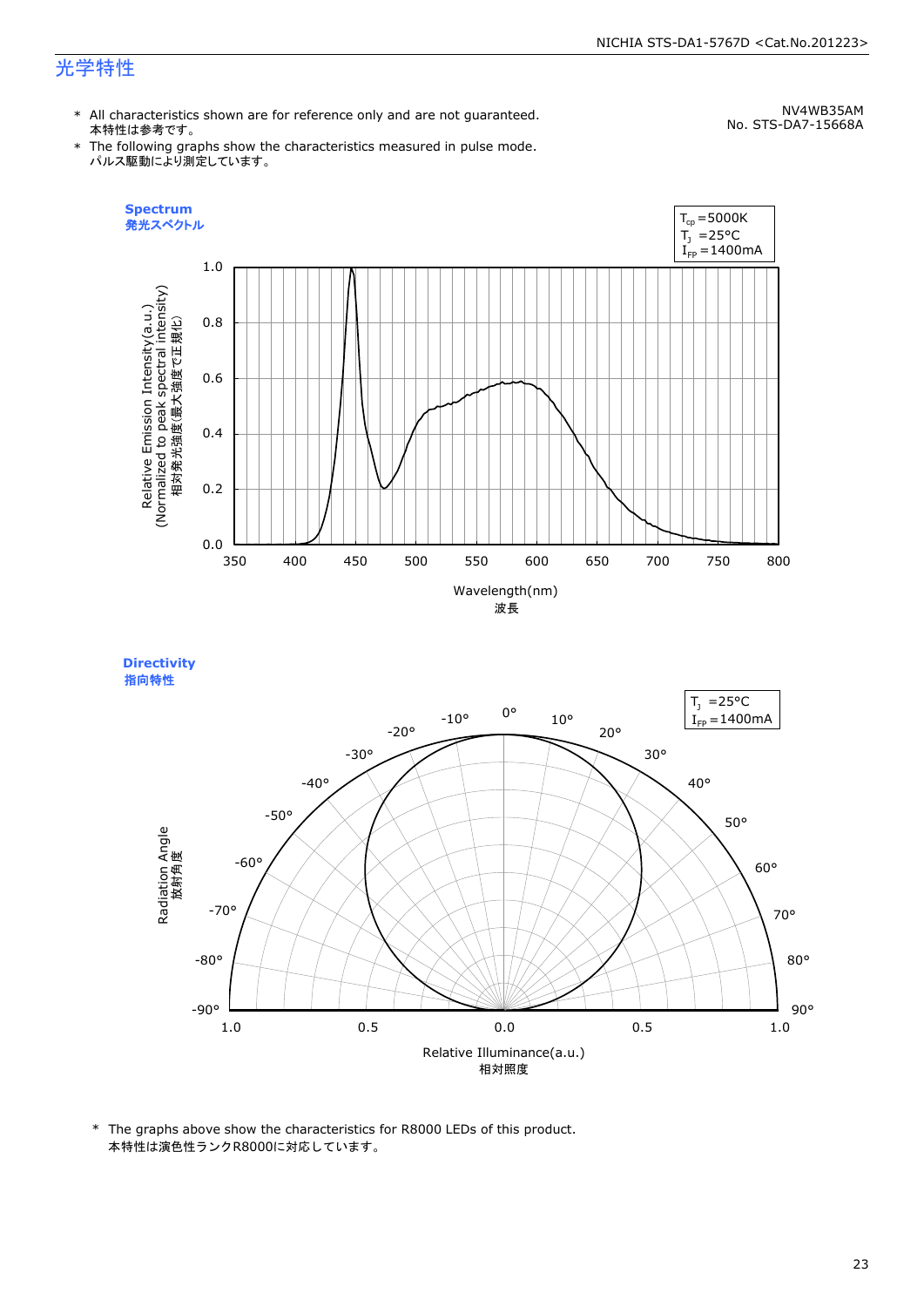## 光学特性

\* All characteristics shown are for reference only and are not guaranteed. 本特性は参考です。

#### Part No. NV4WB35AM No. STS-DA7-16268A

\* The following graphs show the characteristics measured in pulse mode. パルス駆動により測定しています。





\* The graphs above show the characteristics for R9080 LEDs of this product. 本特性は演色性ランクR9080に対応しています。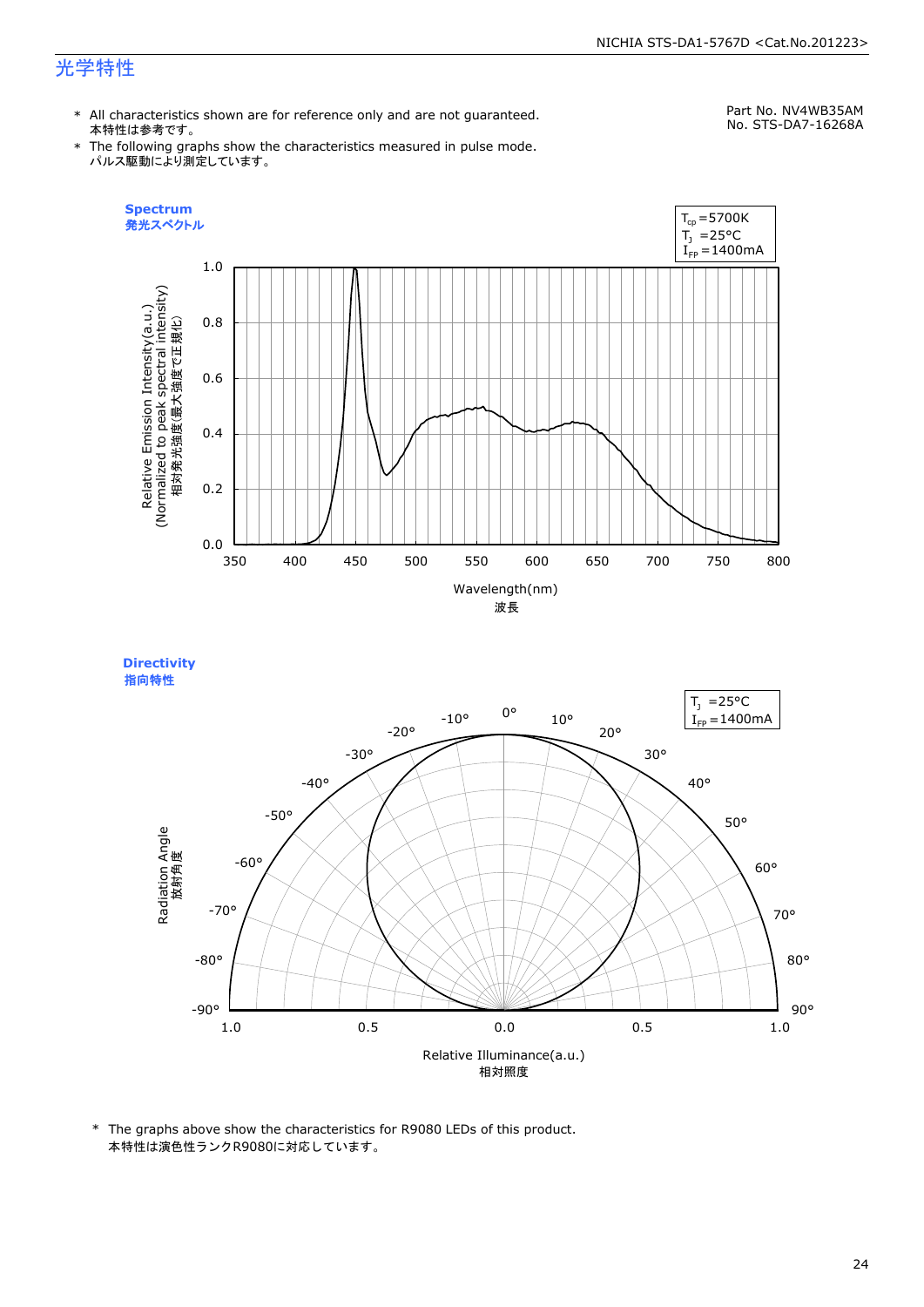\* All characteristics shown are for reference only and are not guaranteed. 本特性は参考です。

Part No. NV4WB35AM No. STS-DA7-15669B

\* The following graphs show the characteristics measured in pulse mode. パルス駆動により測定しています。







本特性は色温度2700K~4500K、演色性ランクR70に対応しています。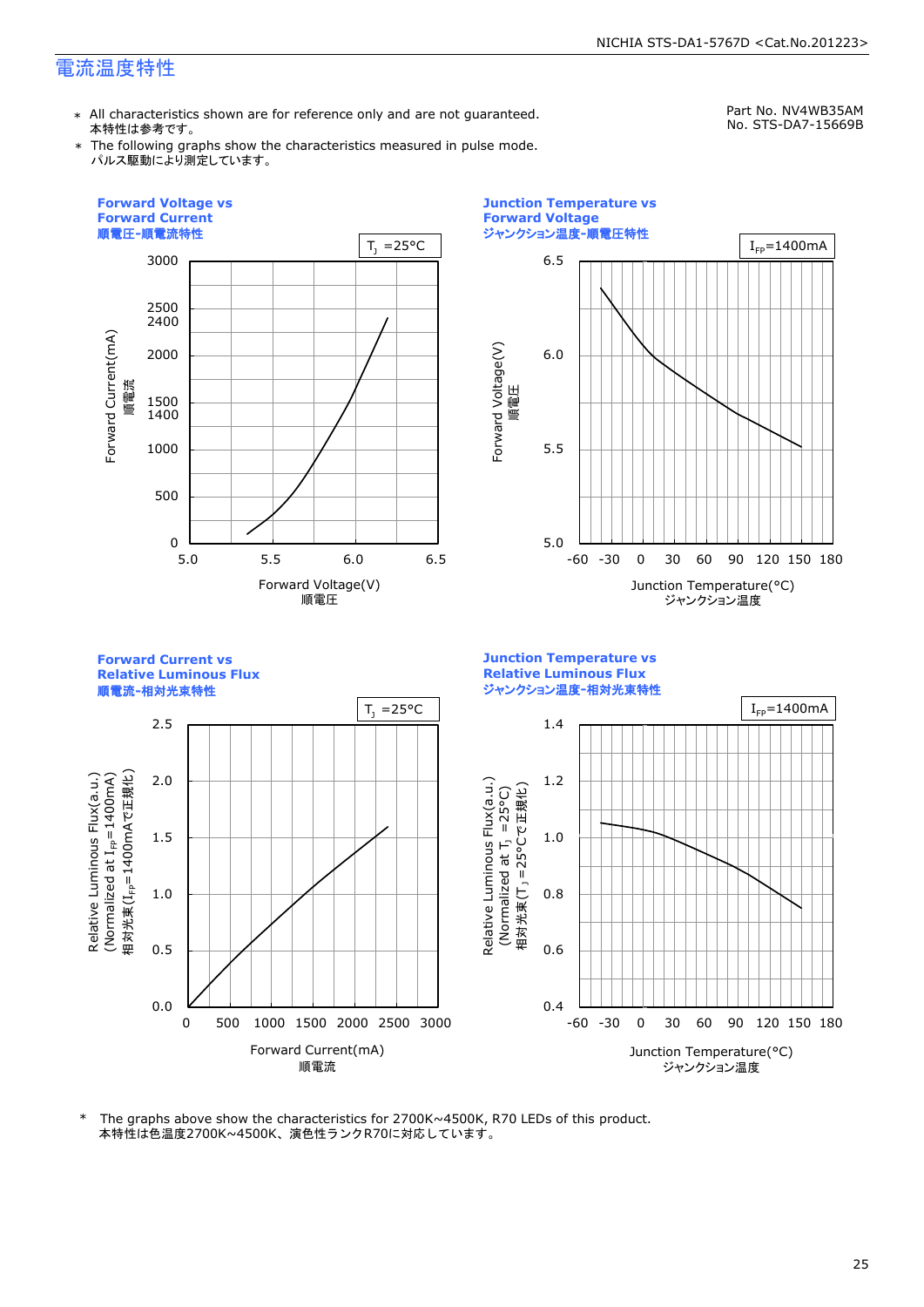\* All characteristics shown are for reference only and are not guaranteed. 本特性は参考です。

Part No. NV4WB35AM No. STS-DA7-15670B

\* The following graphs show the characteristics measured in pulse mode. パルス駆動により測定しています。







本特性は色温度2700K~4500K、演色性ランクR8000に対応しています。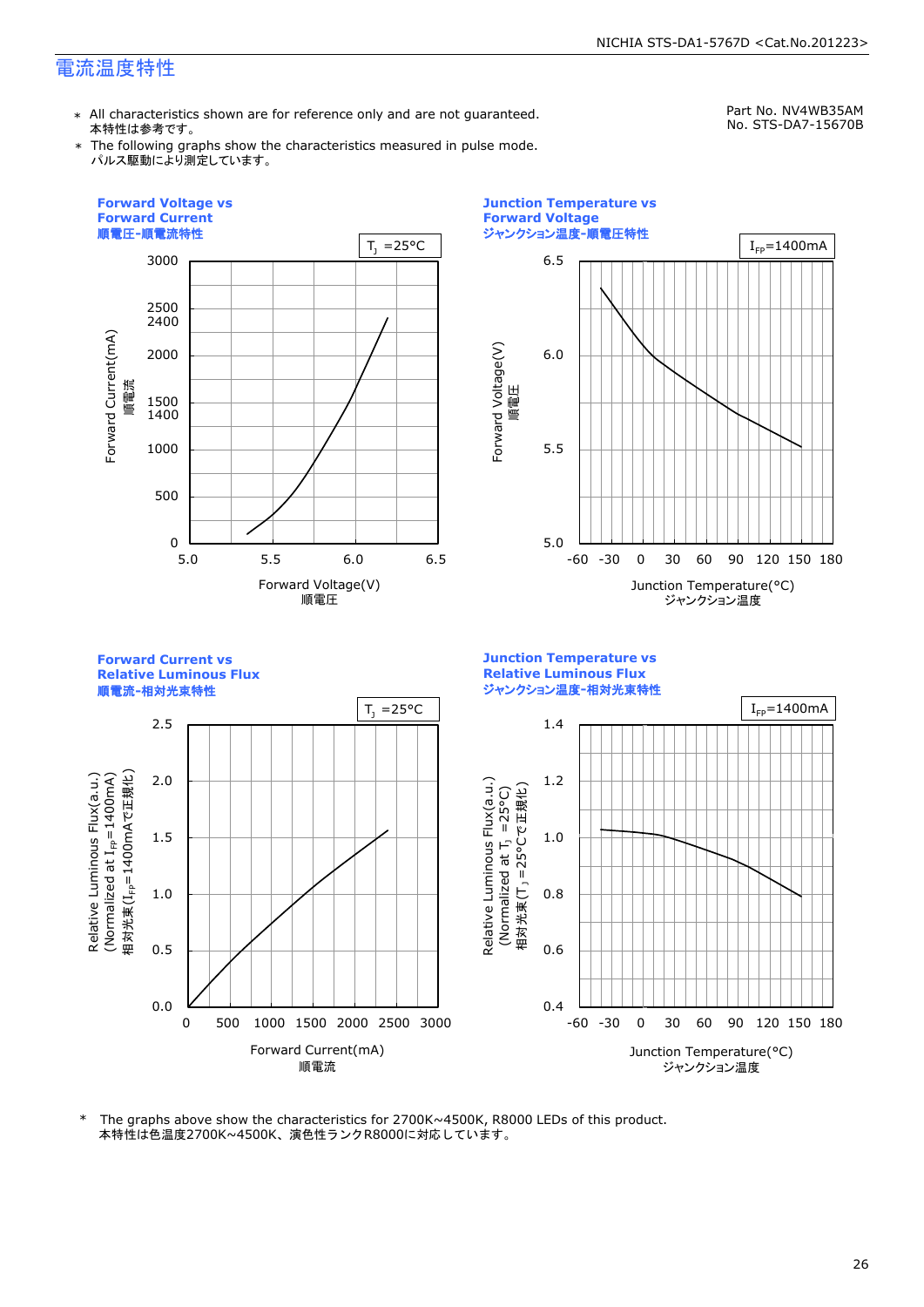\* All characteristics shown are for reference only and are not guaranteed. 本特性は参考です。

Part No. NV4WB35AM

\* The following graphs show the characteristics measured in pulse mode. パルス駆動により測定しています。

No. STS-DA7-17312







本特性は色温度2700K~4500K、演色性ランクR9080に対応しています。 \* The graphs above show the characteristics for 2700K~4500K, R9080 LEDs of this product.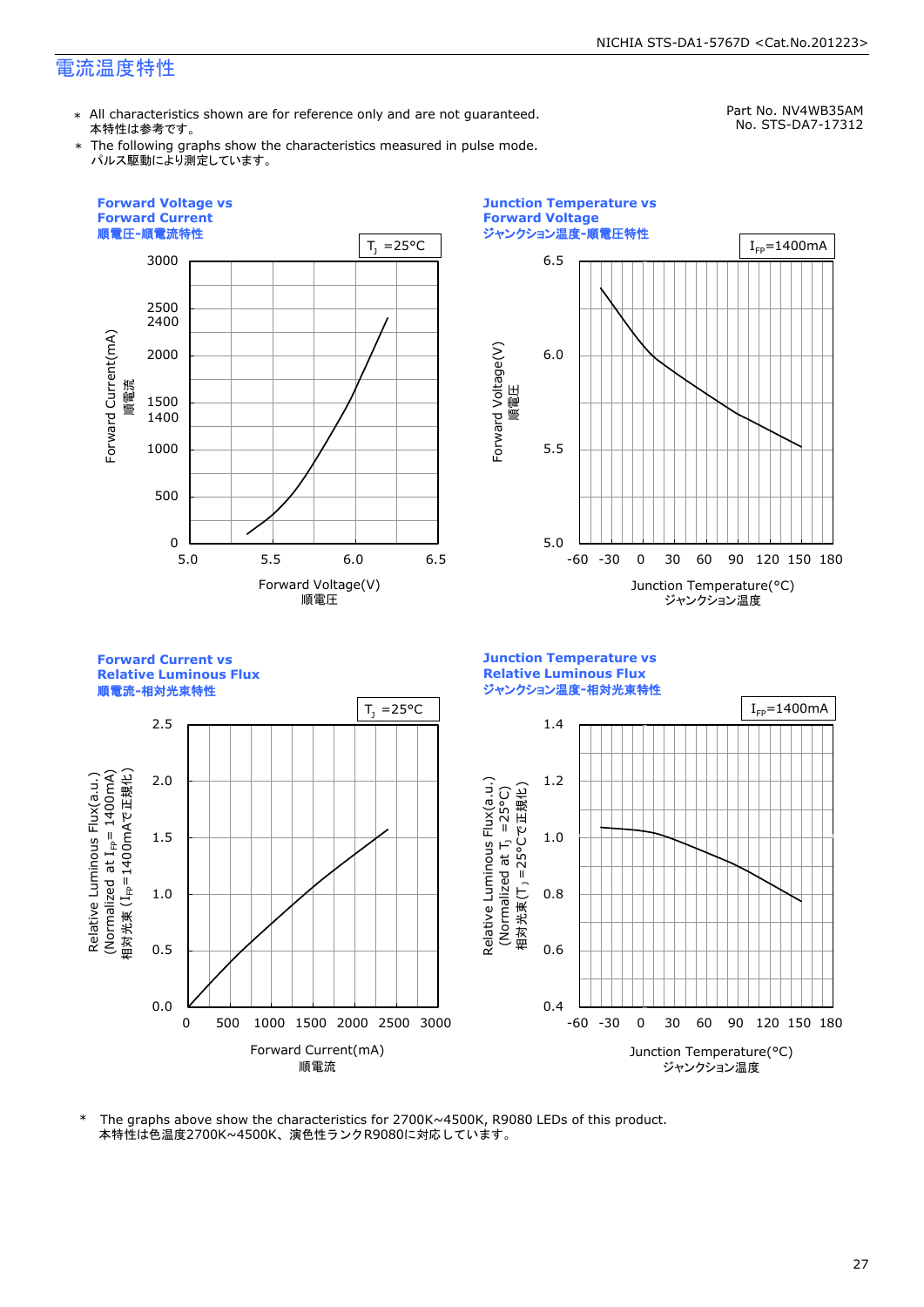\* All characteristics shown are for reference only and are not guaranteed. 本特性は参考です。

Part No. NV4WB35AM No. STS-DA7-15671B

\* The following graphs show the characteristics measured in pulse mode. パルス駆動により測定しています。







本特性は色温度5000K~6500K、演色性ランクR70に対応しています。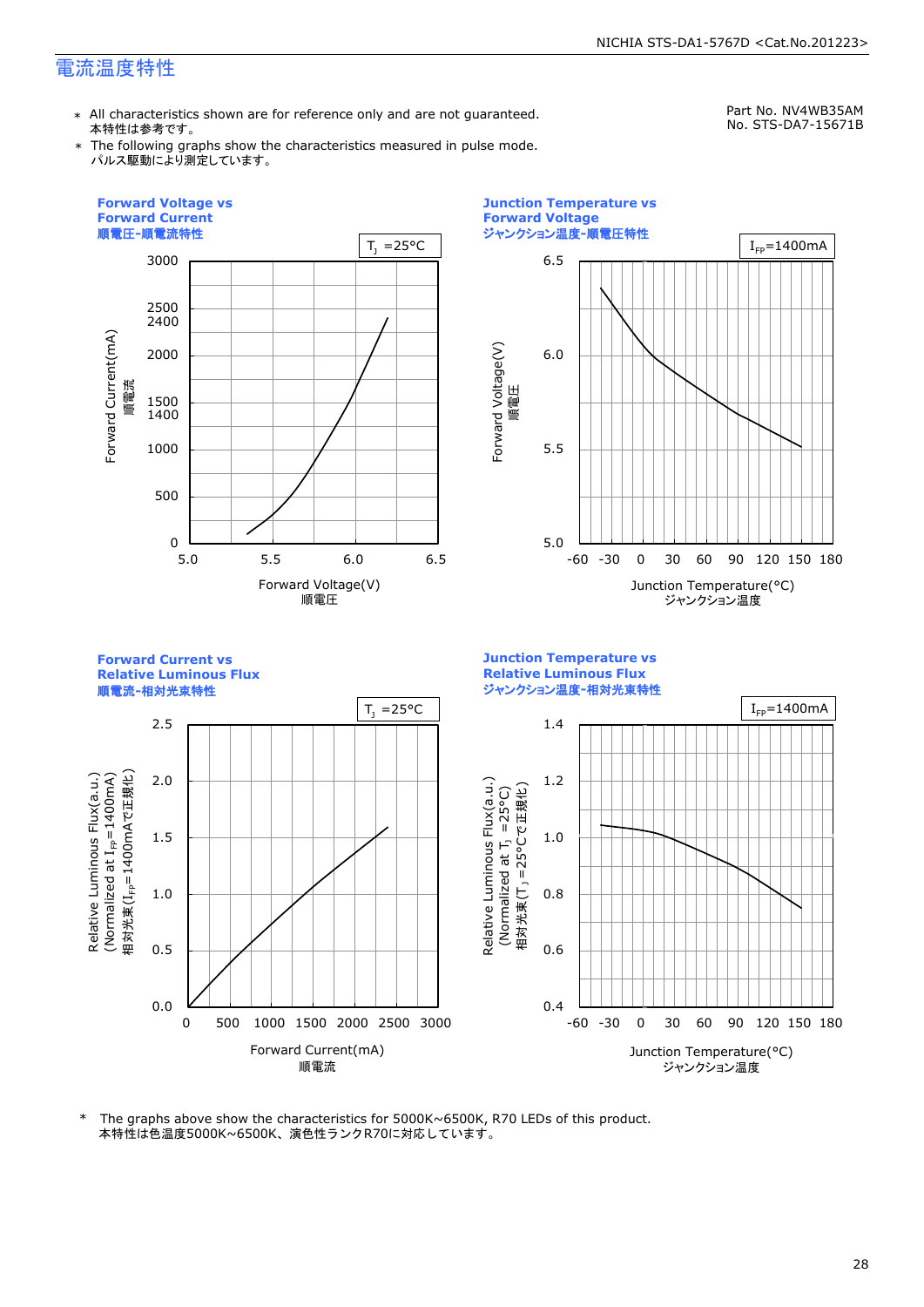\* All characteristics shown are for reference only and are not guaranteed. 本特性は参考です。

Part No. NV4WB35AM No. STS-DA7-15672C

\* The following graphs show the characteristics measured in pulse mode. パルス駆動により測定しています。







本特性は色温度5000K~6500K、演色性ランクR8000に対応しています。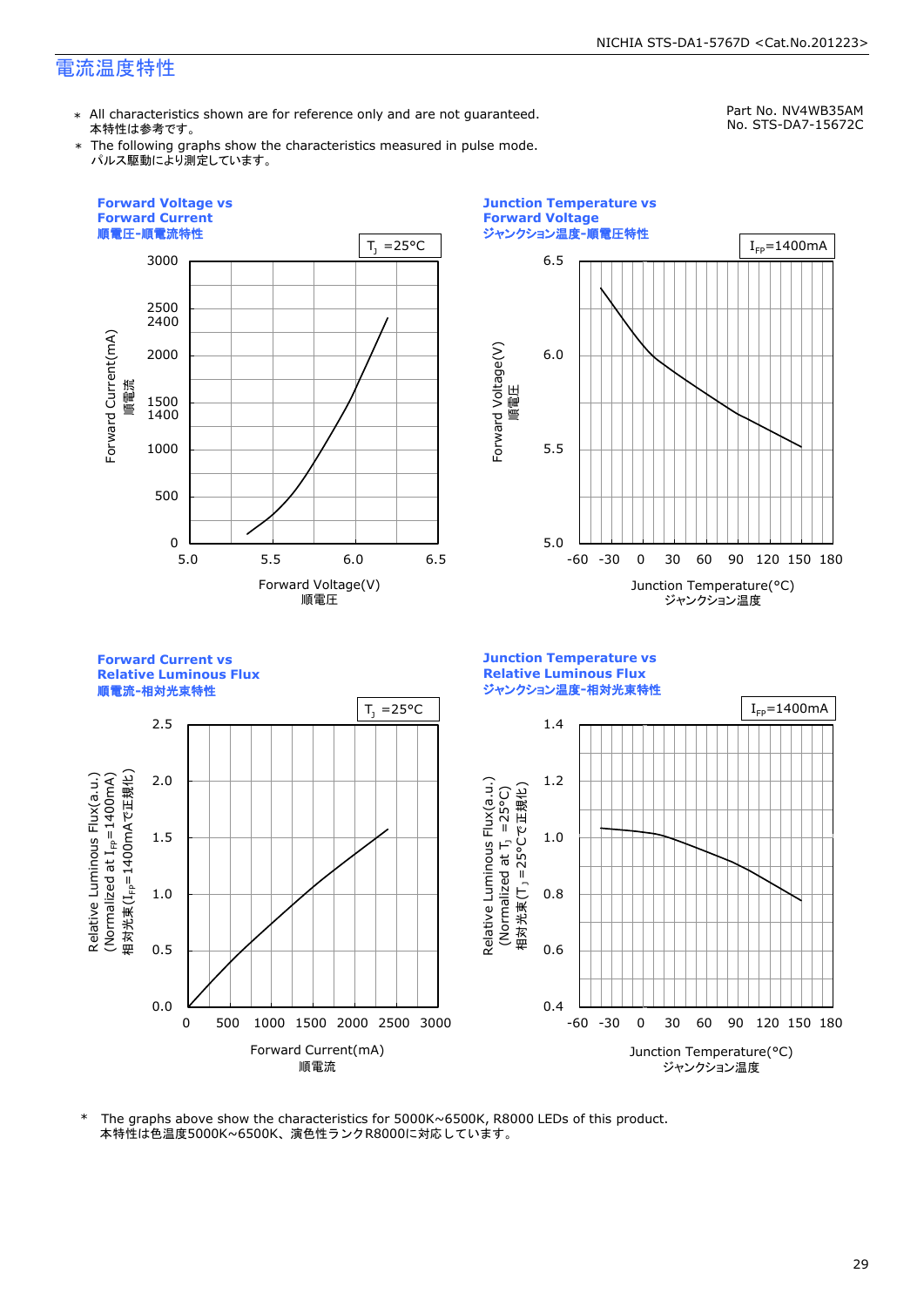\* All characteristics shown are for reference only and are not guaranteed. 本特性は参考です。

Part No. NV4WB35AM No. STS-DA7-16269B

\* The following graphs show the characteristics measured in pulse mode. パルス駆動により測定しています。







本特性は色温度5000K~6500K、演色性ランクR9080に対応しています。 \* The graphs above show the characteristics for 5000K~6500K, R9080 LEDs of this product.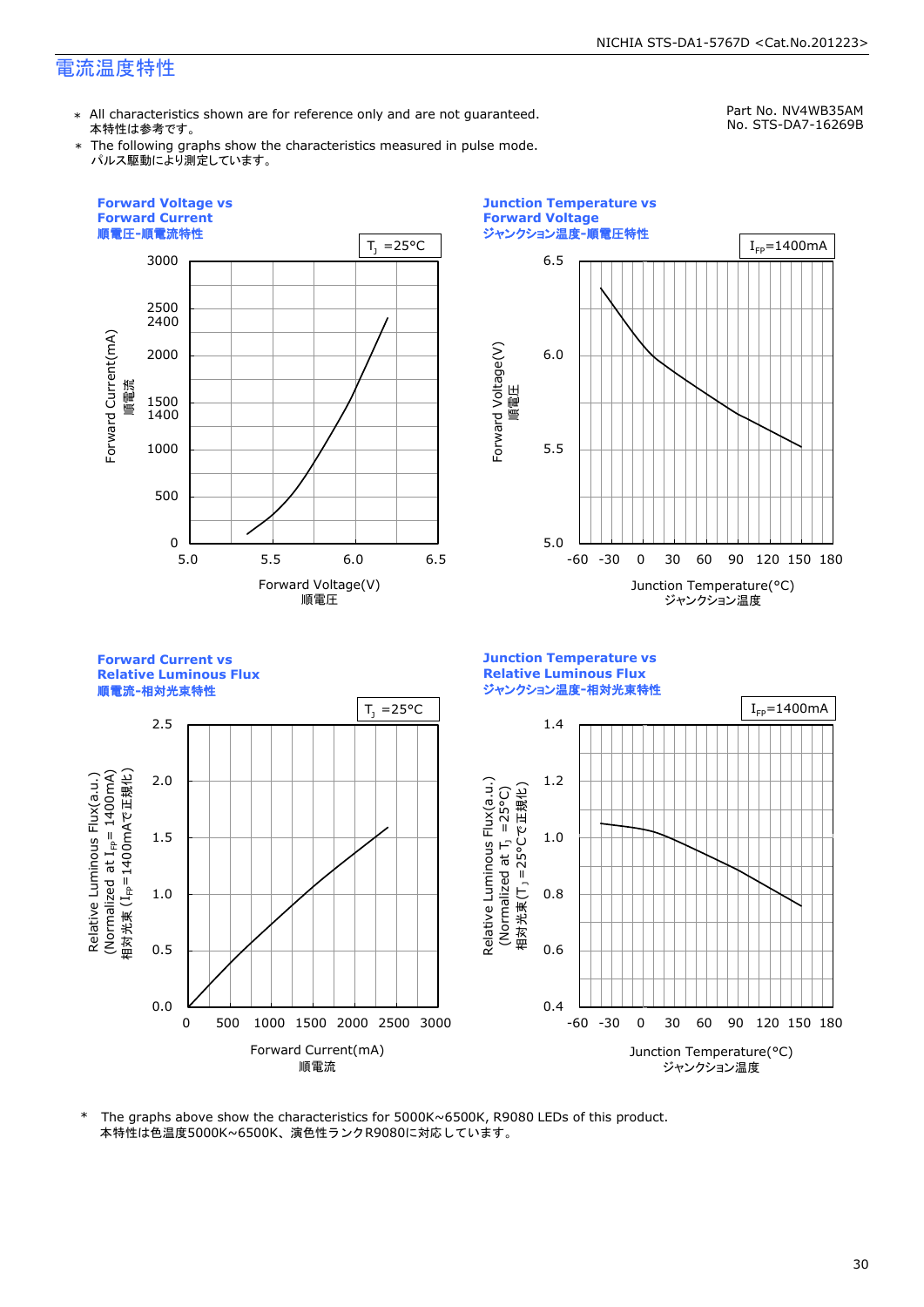\* All characteristics shown are for reference only and are not guaranteed. 本特性は参考です。

NV4WB35AM No. STS-DA7-15673A

\* Ine following graphs show th<br>、パルス駆動により測定しています。 The following graphs show the characteristics measured in pulse mode.





\* The graphs above show the characteristics for R70 LEDs of this product. 本特性は演色性ランクR70に対応しています。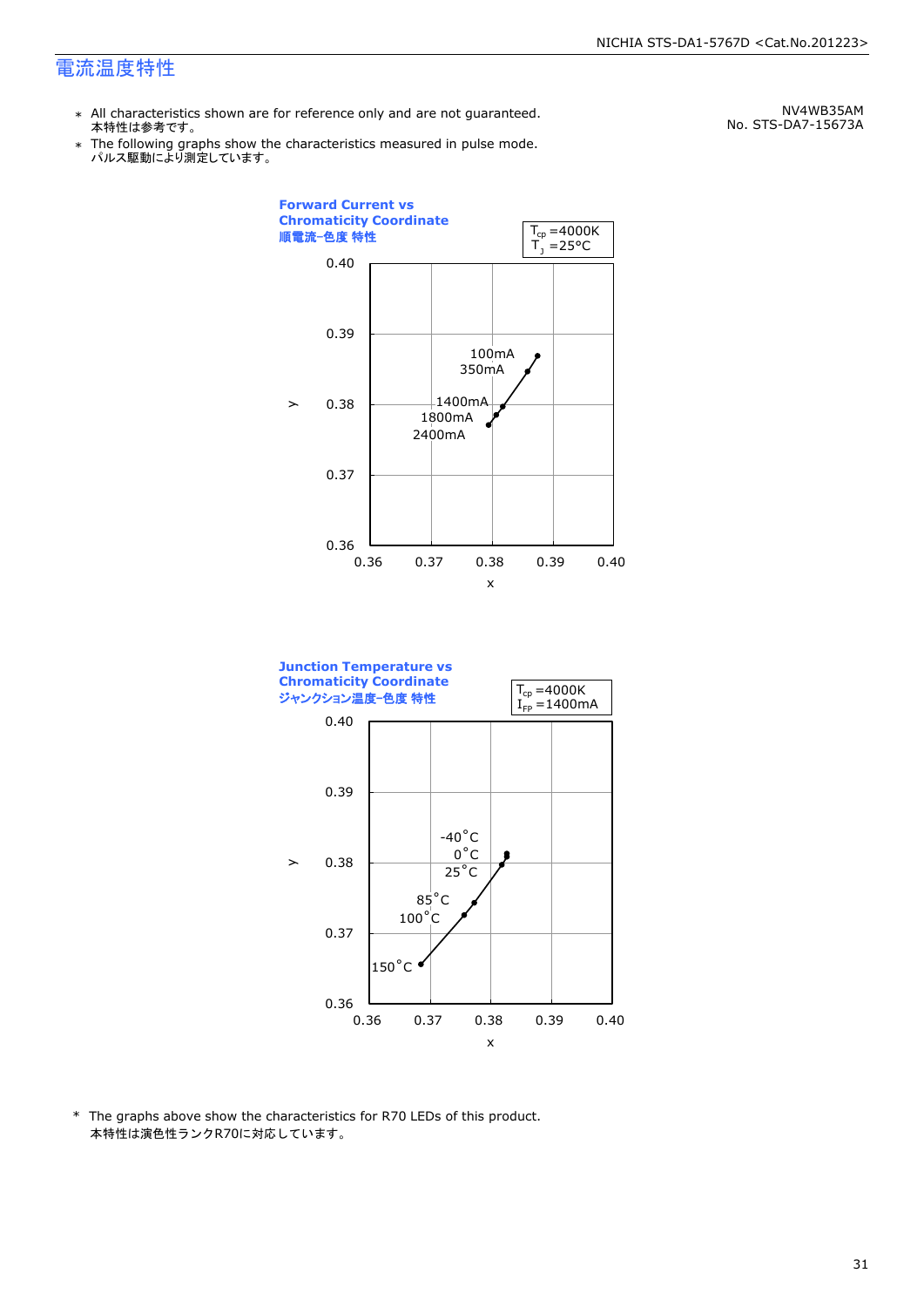\* All characteristics shown are for reference only and are not guaranteed. 本特性は参考です。

\* Ine following graphs show th<br>、パルス駆動により測定しています。 The following graphs show the characteristics measured in pulse mode.

NV4WB35AM No. STS-DA7-15674A





\* The graphs above show the characteristics for R8000 LEDs of this product. 本特性は演色性ランクR8000に対応しています。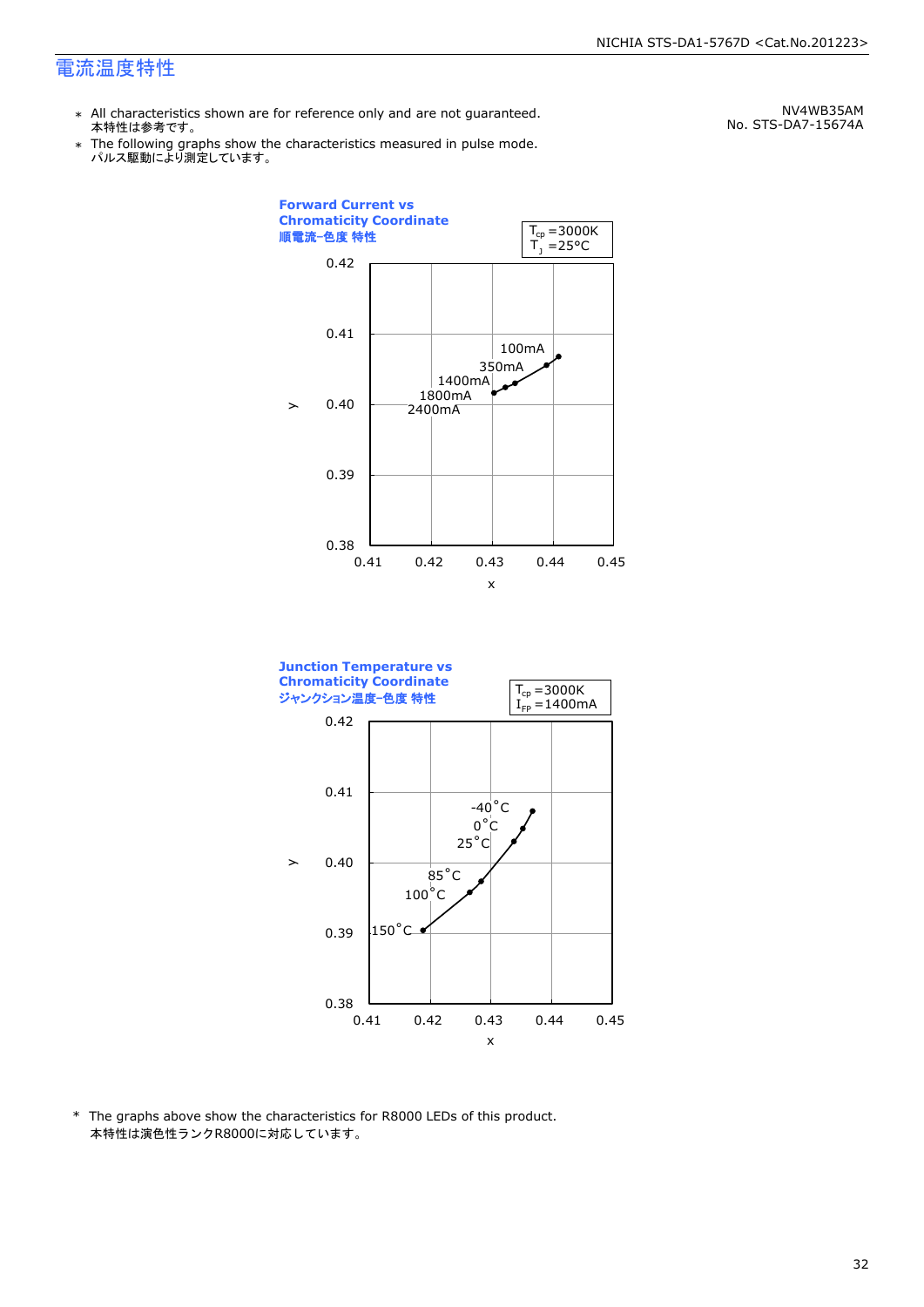- \* All characteristics shown are for reference only and are not guaranteed. 本特性は参考です。
- \* Ine following graphs show th<br>、パルス駆動により測定しています。 The following graphs show the characteristics measured in pulse mode.

Part No. NV4WB35AM No. STS-DA7-17313





\* The graphs above show the characteristics for R9080 LEDs of this product. 本特性は演色性ランクR9080に対応しています。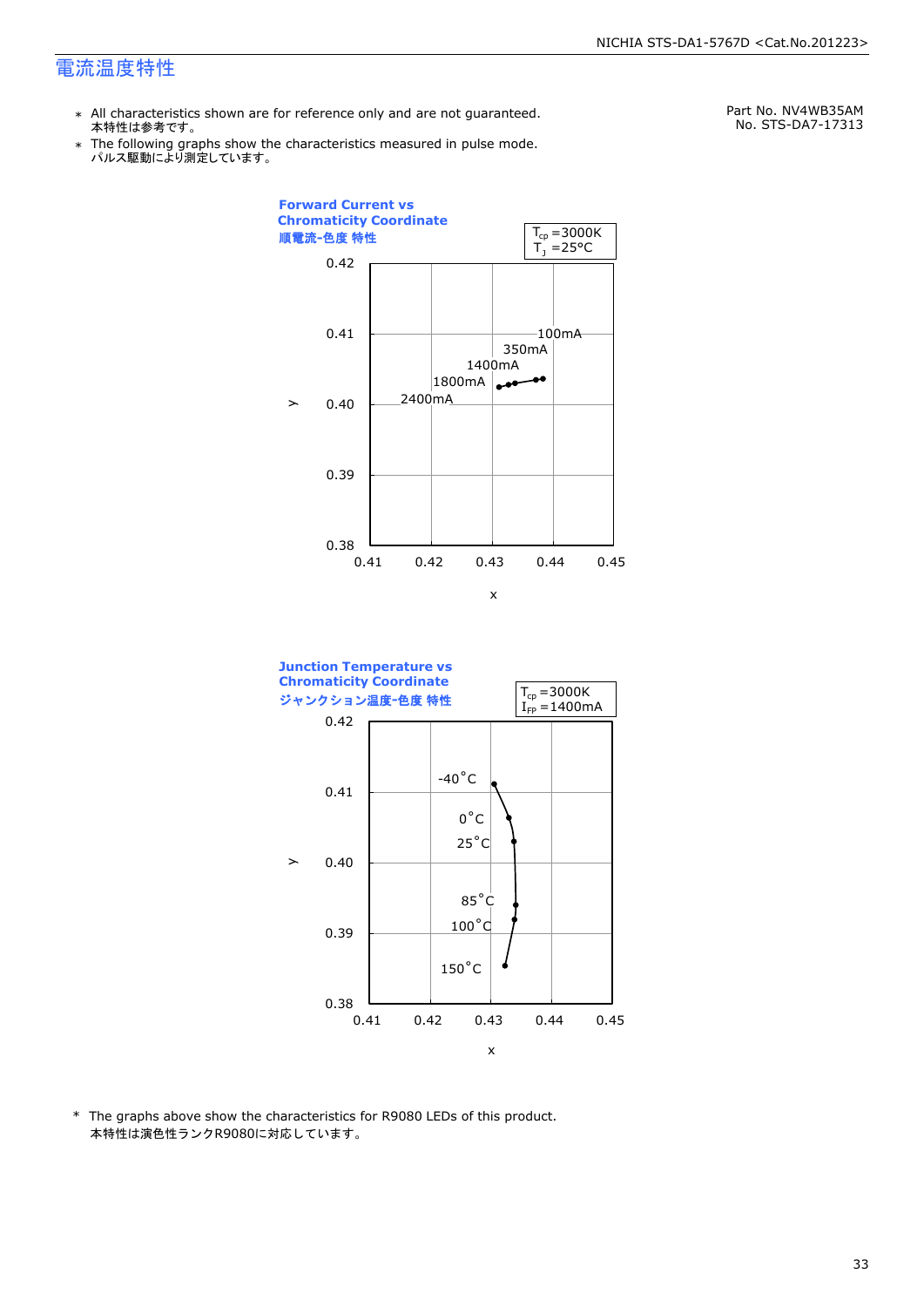\* All characteristics shown are for reference only and are not guaranteed. 本特性は参考です。

NV4WB35AM No. STS-DA7-15675A

\* Ine following graphs show th<br>、パルス駆動により測定しています。 The following graphs show the characteristics measured in pulse mode.





\* The graphs above show the characteristics for R70 LEDs of this product. 本特性は演色性ランクR70に対応しています。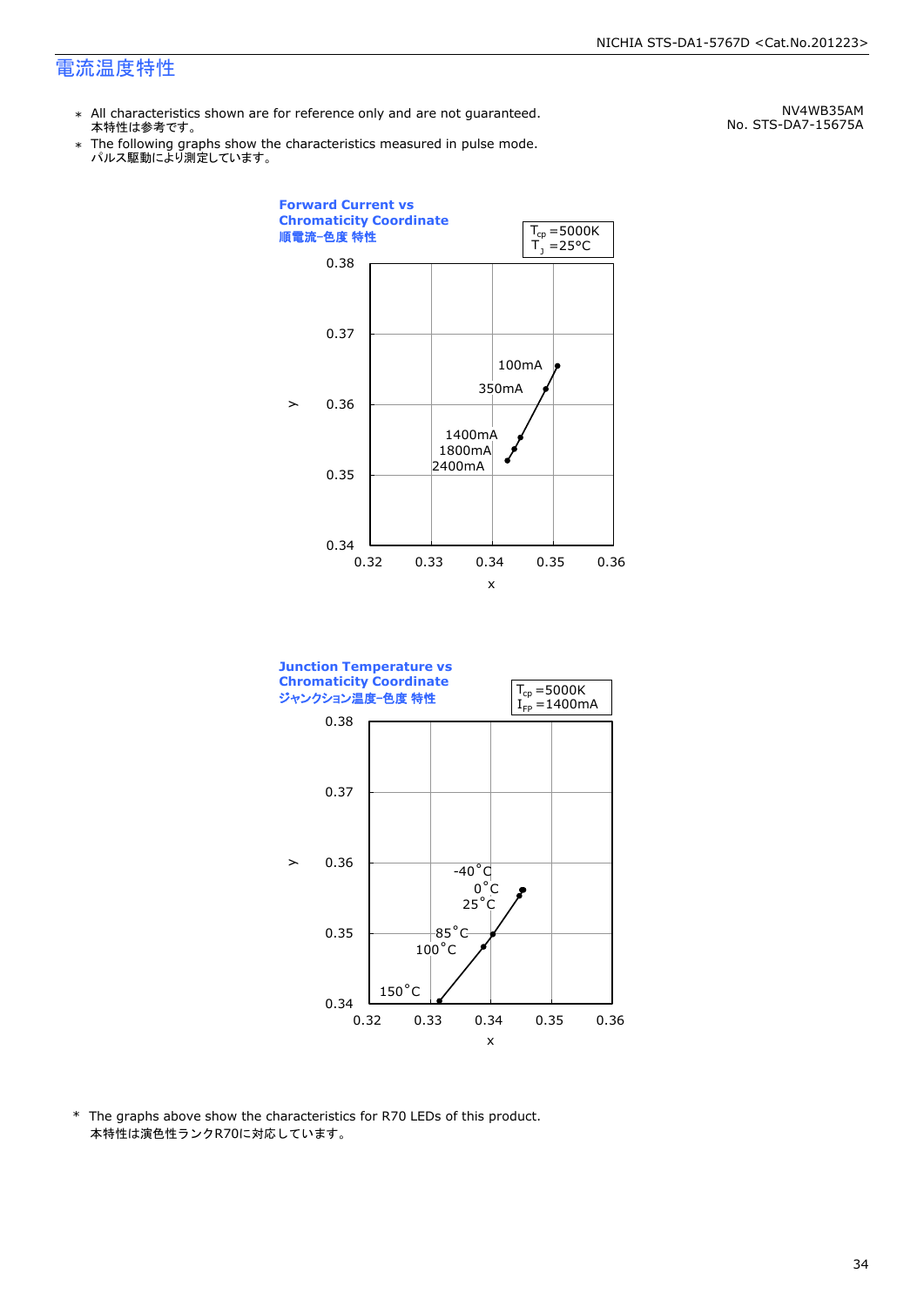- \* All characteristics shown are for reference only and are not guaranteed. 本特性は参考です。
- \* Ine following graphs show th<br>、パルス駆動により測定しています。 The following graphs show the characteristics measured in pulse mode.

NV4WB35AM No. STS-DA7-15676A





\* The graphs above show the characteristics for R8000 LEDs of this product. 本特性は演色性ランクR8000に対応しています。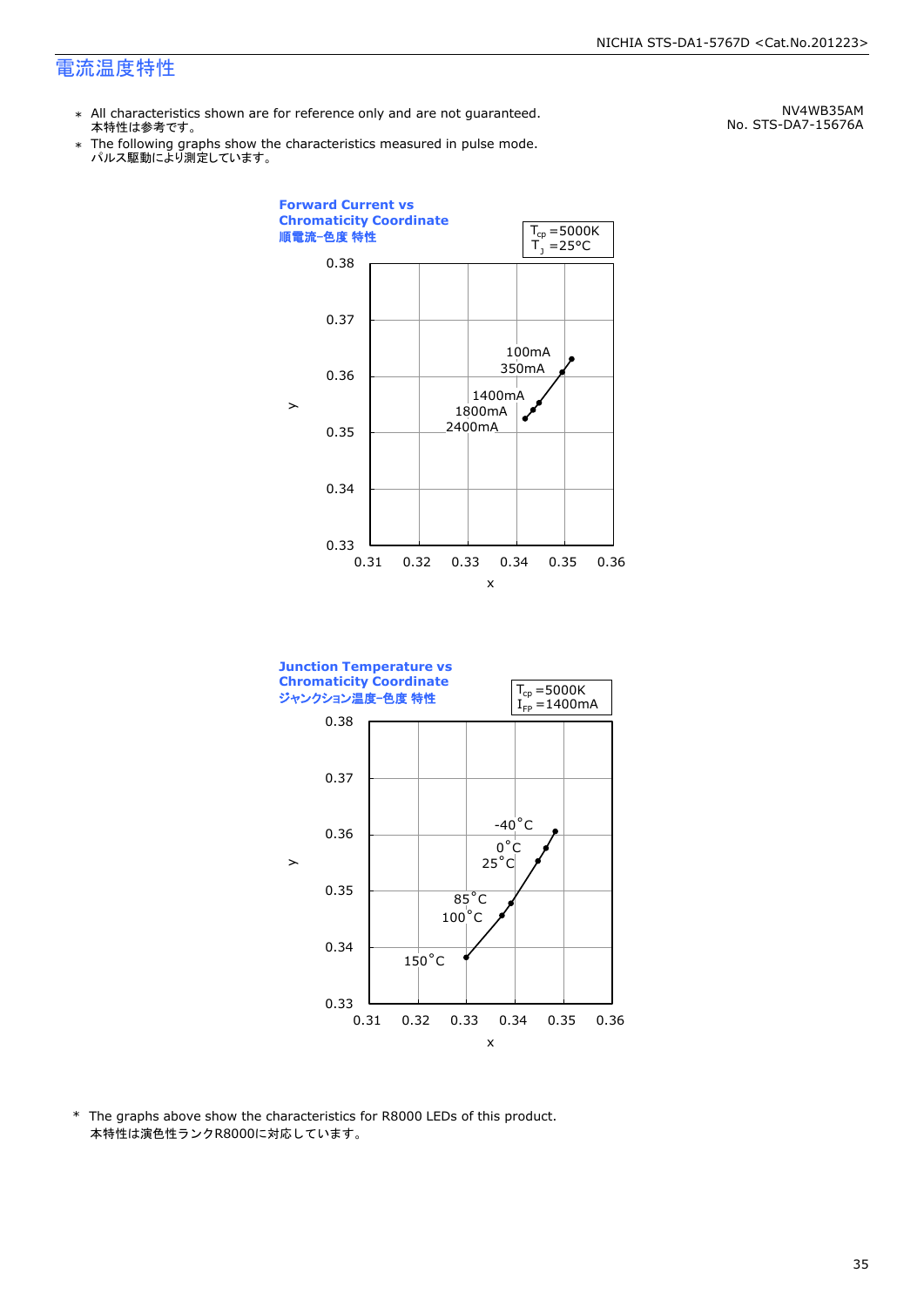- \* All characteristics shown are for reference only and are not guaranteed. 本特性は参考です。
- \* Ine following graphs show th<br>、パルス駆動により測定しています。 The following graphs show the characteristics measured in pulse mode.

Part No. NV4WB35AM No. STS-DA7-16270A





\* The graphs above show the characteristics for R9080 LEDs of this product. 本特性は演色性ランクR9080に対応しています。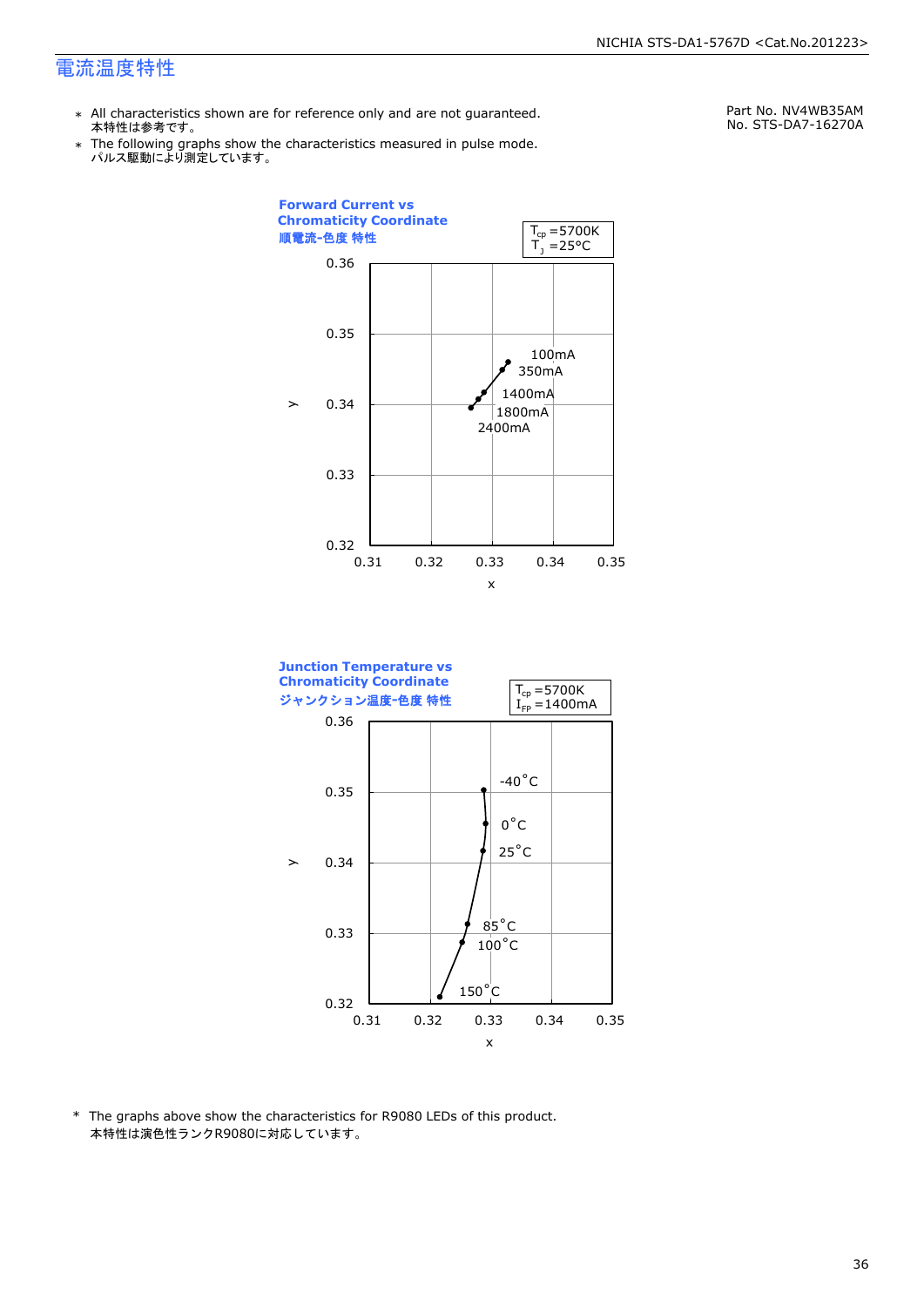# 信頼性

#### (1) 試験項目と試験結果

| 試験項目      | 参照規格                            | 試験条件                                                        | 試験時間     | 故障判定<br>基準 No. | 故障数/試験数 |
|-----------|---------------------------------|-------------------------------------------------------------|----------|----------------|---------|
| はんだ耐熱性    | <b>JEITA ED-4701</b>            | T <sub>sld</sub> =260°C, 10 秒, 2 回                          |          |                |         |
| (リフローはんだ) | 300 301                         | (前処理 30°C, 70%, 168 時間)                                     |          | #1             | 0/22    |
|           | <b>JEITA ED-4701</b>            | $T_{\text{std}} = 245 \pm 5^{\circ}$ C, 5秒                  |          |                |         |
| はんだ付け性    | 303 303A                        | 鉛フリーはんだ(Sn-3.0Ag-0.5Cu)                                     |          | #2             | 0/22    |
| 熱衝撃(気相)   |                                 | -40°C(15分)~100°C(15分)                                       | 100 サイクル | #1             | 0/22    |
| 温湿度サイクル   | <b>JEITA ED-4701</b><br>200 203 | 25°C~65°C~-10°C, 90%RH<br>24 時間/1 サイクル                      | 10 サイクル  | #1             | 0/22    |
| 高温保存      | <b>JEITA ED-4701</b><br>200 201 | 1000 時間<br>$T_A = 100^{\circ}C$                             |          | #1             | 0/22    |
| 高温高湿保存    | <b>JEITA ED-4701</b><br>100 103 | $T_A = 60^{\circ}$ C, RH = 90%                              | 1000 時間  | #1             | 0/22    |
| 低温保存      | <b>JEITA ED-4701</b><br>200 202 | $T_A = -40$ °C                                              | 1000 時間  | #1             | 0/22    |
| 連続動作      |                                 | $T_A = 25$ °C, I <sub>F</sub> =1600mA<br>試験基板は下記注記参照        | 1000 時間  | #1             | 0/22    |
| 高温連続動作    |                                 | $T_A = 85^{\circ}C$ , I <sub>F</sub> =1000mA<br>試験基板は下記注記参照 | 1000 時間  | #1             | 0/22    |
| 高温高湿連続動作  |                                 | 60°C, RH=90%, IF=1400mA<br>試験基板は下記注記参照                      | 500 時間   | #1             | 0/22    |
| 低温連続動作    |                                 | $T_A = -40$ °C, I <sub>F</sub> = 1400 mA<br>試験基板は下記注記参照     | 1000 時間  | #1             | 0/22    |

注記:

1) 試験基板:Al t=1.5mm、銅箔 t=0.105mm、熱抵抗 RθJA≈9°C/W

2) 測定は LED が常温に戻ってから行います。

#### (2) 故障判定基準

| 基準 No. | 項目                  | 条件              | 判定基準            |
|--------|---------------------|-----------------|-----------------|
|        | 順電圧(VF)             | $I_F = 1400$ mA | >初期値×1.1        |
| #1     | 光束(Φ <sub>v</sub> ) | $I_F = 1400$ mA | <初期値×0.7        |
|        | 逆電流(IR)             | $V_R = 10V$     | >初期値×2.0        |
| #2     | はんだぬれ性              | -               | はんだぬれ面積率が 95%未満 |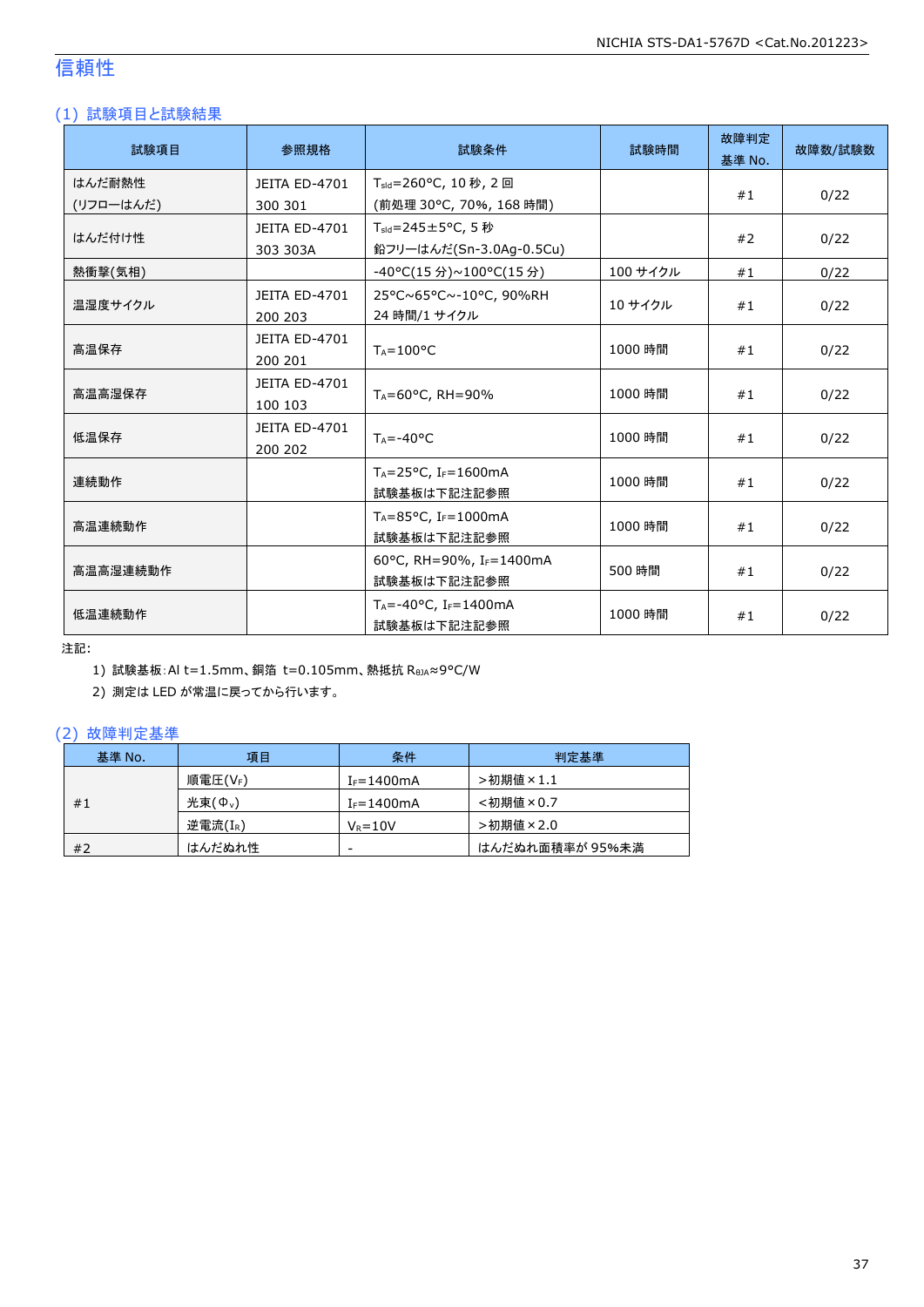#### 注意事項

#### (1) 保管

|       | 条件        | 温度                   | 湿度       | 期間        |
|-------|-----------|----------------------|----------|-----------|
|       | アルミ防湿袋開封前 | 30°C 以下              | 90%RH 以下 | 納入日より1年以内 |
| 保管    | アルミ防湿袋開封後 | 30°C 以下              | 70%RH 以下 | 168 時間以内  |
| ベーキング |           | $65 \pm 5^{\circ}$ C | -        | 24 時間以上   |

● 本製品は、MSL3 に相当します。MSL については IPC/JEDEC STD-020 をご確認下さい。

- 本製品は、パッケージに吸収された水分がはんだ付け時の熱で気化膨張することにより、界面の剥離が発生し光学的劣化を起こす可能性があります。そ のためお客様にて実装するまでの、吸湿量を最小限に抑えるため防湿梱包を実施しております。アルミ防湿袋に入っているシリカゲルは吸湿が進むと青 色から赤色へ変色します。
- アルミ防湿袋を開封後は上記の条件を越えないようにはんだ付けを完了下さい。万一未使用の LED が残った場合は、シリカゲル入り密閉容器等で保管 下さい。なお当社防湿袋に戻し、再封印することを推奨します。
- 保管期間を過ぎた場合は、ベーキング処理を施して下さい。また、保管期間内に同封してあるシリカゲルの青色が無くなった場合も、同様にベーキングを お願いします。ベーキングは 1 回までとします。
- 電極部分は、金メッキが施されております。腐食性ガス等を含む雰囲気にさらされますと、メッキ表面が変質し、はんだ付け性に問題が生じる事がありま す。保管時は密閉容器等で保管して下さい。なお当社防湿袋に戻し、再封印することを推奨します。
- 実機に使用する部材(パッキン、接着剤など)については、メッキ表面への影響を考慮して、硫黄成分を含有しているものの使用を避けて下さい。メッキの 表面異常は、導通・接続不良に繋がる可能性があります。また、パッキンを使用する場合は、シリコーンゴム材質のものを推奨します。その際、低分子量 のシロキサンによる機器の接点不良に注意して下さい。
- 急激な温度変化のある場所では、結露が起こりますので温度変化の少ない場所に保管して下さい。
- 埃の多い環境での保管は避けて下さい。
- 直射日光や室温を超えるような環境に長期間さらさないで下さい。

#### (2) 使用方法

● LED 毎に絶対最大定格を超えないように回路設計を行って下さい。LED 毎に定電流駆動することを推奨致します。また定電圧駆動する場合は、(A)の回 路は LED の順電圧の影響により LED に流れる電流がばらつく可能性がありますので、(B)の回路を推奨します。



- 本製品は、順方向電流駆動でご使用下さい。また、非点灯時には順逆とも電圧がかからないように配慮下さい。特に逆電圧が連続的に加わる状態は、マ イグレーションを発生させる可能性があり、素子にダメージを与える場合がありますので避けて下さい。長時間使用しない場合は、安全のために必ず主電 源スイッチを切って下さい。
- 本製品は LED の諸特性が安定する定格電流の 10%以上でご使用されることを推奨します。
- マトリックス動作をさせる際は、素子にかかる逆方向電圧が最大定格を超えないように注意下さい。
- 雷サージなどの過電圧が LED に加わらないようにして下さい。
- 屋外で使用される場合は、十分な防水対策、湿度対策、塩害対策を施してご使用下さい。

#### (3) 取り扱い上の注意

- 素手で本製品を取り扱わないで下さい。表面が汚れ、光学特性に影響を及ぼすことがあります。また場合によっては、製品の変形や断線が起こり、不灯 の原因になることがあります。
- ピンセットで本製品を取り扱う場合は、製品へ過度な圧力を掛けないようにして下さい。樹脂部の傷、欠け、剥がれ、製品の変形や断線が起こり、不灯の 原因となります。
- 本製品を落下させてしまった場合には、製品の変形などが発生することがありますのでご注意下さい。
- 本製品の実装後に基板は積み重ねしないで下さい。実装した基板を重ねると、基板が樹脂部に衝撃を与え樹脂部の傷、欠け、剥がれ、変形・断線、LED 剥がれが発生し、不灯の原因になります。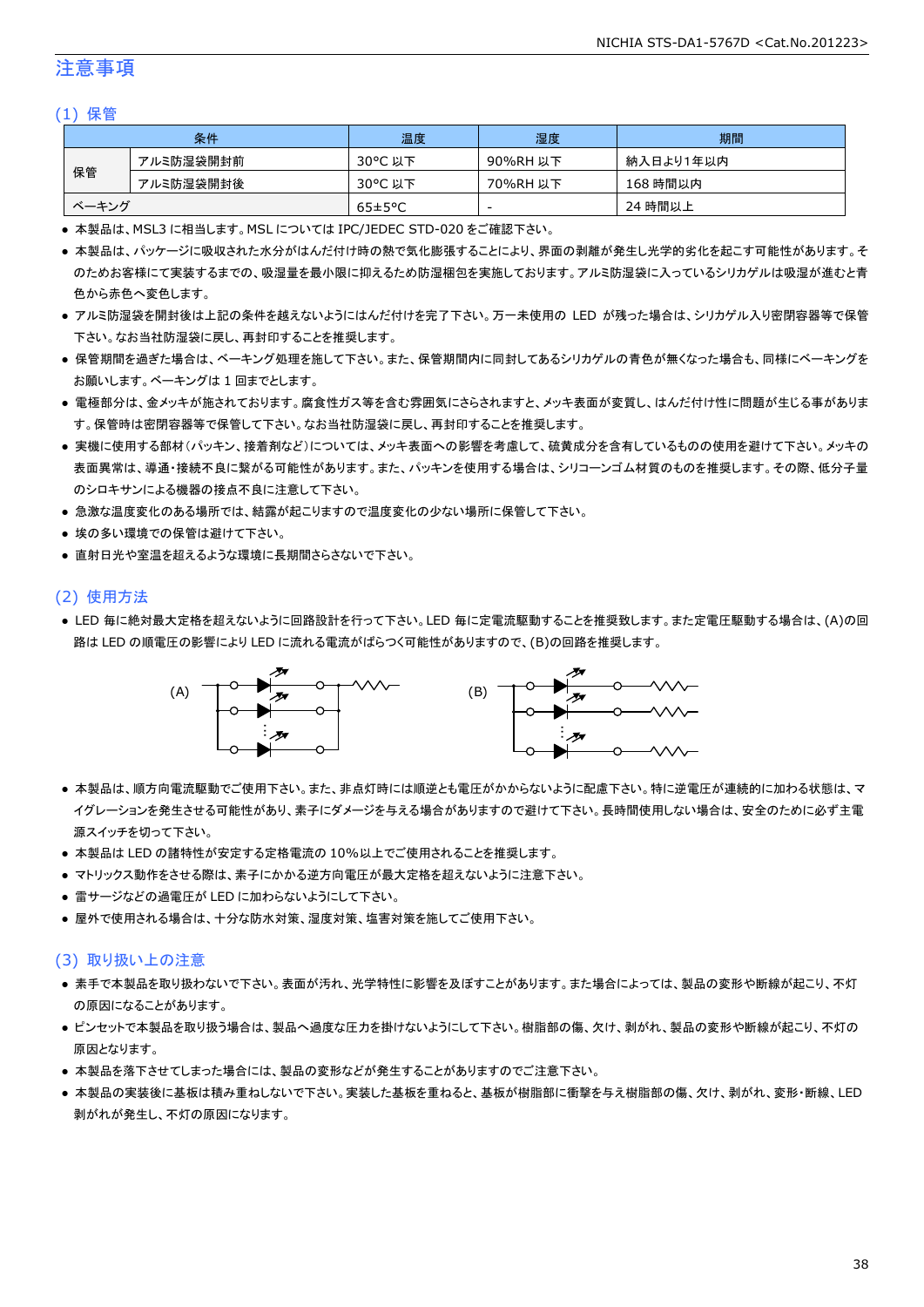#### (4) 設計上の注意

- LED を基板にはんだ付けした後の基板分割工程などで基板が曲がると、パッケージ割れが発生することがありますので基板のたわみやねじりに対して極 力ストレスの加わらないような LED 配置にして下さい。
- 基板分割部では LED の取り付け位置によって機械的ストレスが変化しますので、最もストレスが加わらないような位置に配置して下さい。
- 基板分割時は、手割りを避け、専用治具にて行って下さい。
- アルミ基板を使用する際には事前検証を十分行って下さい。使用時の熱ストレスによりはんだクラックが発生する恐れがあります。
- LED 周辺で使用する部材(筐体、パッキン、接着剤、2 次レンズ、レンズカバーなど)から放出された揮発性有機化合物は、LED のレンズや封止樹脂を透 過する可能性があります。特に密閉状態では、これらの揮発性有機化合物が熱や光子エネルギーにさらされると変色が起こり LED の光出力が大幅に低 下したり、色ずれが発生する可能性があります。また、空気の循環をよくすることで、光出力の低下や色ズレが改善されることがあります。密閉状態でご使 用される場合は、実機点灯試験による光学評価で異常なきことの確認をお願いします。
- LED の色度、演色性等の各種特性は実機の状態、実装、使用条件や経時により変化します。実使用上での特性等の変化につきましては、検証および確 認のうえ、ご使用いただきますようお願いします。

#### (5) 静電気に対する取り扱い

● 本製品は静電気やサージ電圧に敏感で、素子の損傷や信頼性低下を起こすことがあります。取り扱いに際しては、以下の例を参考に静電気対策を十分 行って下さい。

リストストラップ、導電性衣類、導電靴、導電性床材等による電荷の除去

作業区域内の装置、治具等の接地による電荷の除去

- 導電性材料による作業台、保管棚等の設置
- 使用機器、治具、装置類や作業区域内は適切に接地をして下さい。また、実装される機器等についてもサージ対策の実施を推奨します。
- 治具、装置類にガラスやプラスチックなどの絶縁体を使用される場合は以下の例を参考に対策を十分行って下さい。

```
 導電性材料による導電化
加湿による帯電防止
除電器(イオナイザ)による電荷の中和
```
- 本製品を機器に実装後、特性検査をする際には、静電気による損傷の有無も併せて確認して頂くようお願いします。電流を下げて(2mA 以下推奨)順電 圧検査を実施することで、損傷の有無は検出できます。
- 損傷した LED には、リーク電流が著しく大きくなる、順方向の立ち上がり電圧が低下する等の異常が現れます。 不合格判定基準: (VF<4.0V at IF=1.0mA)

#### (6) 熱の発生

- 本製品をご使用の際は、熱の発生を考慮して下さい。通電時の素子の温度上昇は、実装する基板の熱抵抗や本製品の集合状態により変化します。熱の 集中を避け、本製品周囲の環境条件により最大ジャンクション温度(T」)を超えることがないよう配慮下さい。
- 本製品周囲の温度条件(TA)により使用電流を決め放熱等の処理を施して下さい。
- 熱飽和時の温度についての関係は、次の2つの式で表されます。

1)  $T_J = T_A + R_{\theta JA} \cdot W$  2)  $T_J = T_S + R_{\theta JS} \cdot W$ \*TJ=ジャンクション温度: °C、TA=周囲温度: °C

TS=はんだ接合部温度(カソード側): °C

RθJA=ダイスから周囲空気までの熱抵抗: °C/W

RθJS=ダイスから TS測定ポイントまでの熱抵抗: °C/W

 $W = \frac{1}{2} \lambda \frac{1}{2} \frac{1}{2} (I_F \times V_F)$ : W



T<sub>S</sub> Measurement Point